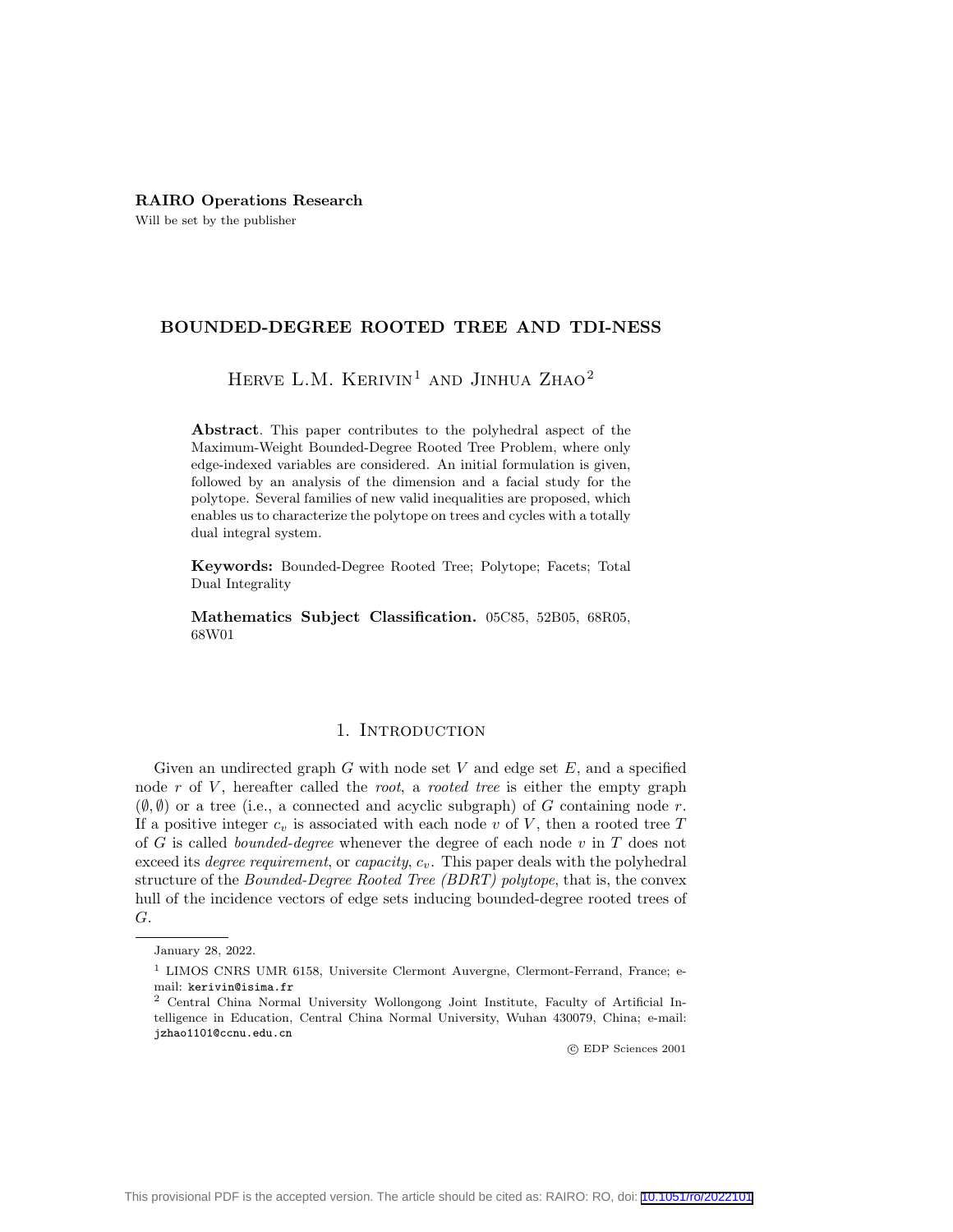To the best of our knowledge, this polytope has not been previously studied in the literature. Actually, the problem of considering bounded-degree rooted trees quite recently arises in the delivery of video streams in under-provisioned peerto-peer networks, where the scarce resources lie at the peers' level (e.g., average available upload capacity below the stream bit-rate) and not at the links' one [2]. Such peer-to-peer networks usually are represented by non-necessarily complete graphs (due to peering agreements, too-long transmission delays, or too-high jitters) where the video stream's source naturally corresponds to the root and for each peer, its upload-capacity limit can be converted into an upper bound on the number of peers it can send the video stream to [2]. The problem, considered in [2] and called the Maximum Bounded-Degree Rooted Tree (MBDRT) problem, then consists of finding a rooted tree which respects the degree constraints and maximizes the number of nodes it contains. In [10], the MBDRT problem was showed to be an NP-hard combinatorial optimization problem by reducing the 3-SAT problem [8] to it, and polynomial-time algorithms were given on certain classes of graphs such as trees, cycles and complete graphs.

If a real-value edge-weight vector is given, the Maximum-Weight Bounded-Degree Rooted Tree Problem, hereafter denoted MWBDRTP, consists of finding a maximum-weight subset of edges which induces a bounded-degree rooted tree of G. The NP-hardness of MWBDRTP is twofold since it comes from both the degree restriction and the non-spanning property.

On the one hand, bounded-degree versions of combinatorial optimization problems have received a significant amount of research interest over the last two decades. Several approximation algorithms have been devised for the boundeddegree spanning tree problem (see [14] and the references therein), the boundeddegree Steiner tree problem [7], and bounded-degree matroids and submodular flows [12], but no intensive polyhedral studies seem to exist. Most of these algorithms are based on polyhedral combinatorics [13] in the sense that they use a linear relaxation for the problem to first provide a dual bound and then use the optimal solution to this relaxation to generate a primal solution.

On the other hand, combinatorial optimization problems with the non-spanning property, such as the Steiner tree problem (see [4] and the references therein), the survivable network design problem [11], and the maximum-weight edge-induced connected subgraph problem [5], have been considered in the literature for several decades. The polyhedral structures of these problems have been intensively studied (see [4, 5, 11] and the references therein) and some linear-relaxation based approximation algorithms have been designed (see, e.g., [9]). Besides, the feasibility problem of MWBDRTP is not NP-complete, contrary to the case for other bounded-degree problems such as bounded-degree spanning tree problem and bounded-degree Steiner tree problem.

This paper explores the polyhedral structure of MWBDRTP, and is organized as follows. In Section 2, the Bounded-Degree Rooted Tree (BDRT) polytope, denoted  $\mathcal{B}(G, r, c)$ , is defined and its dimension is studied. An initial formulation is provided, followed by some necessary and sufficient conditions for the inequalities in the formulation to be facet-defining. Then in Section 3, two families of new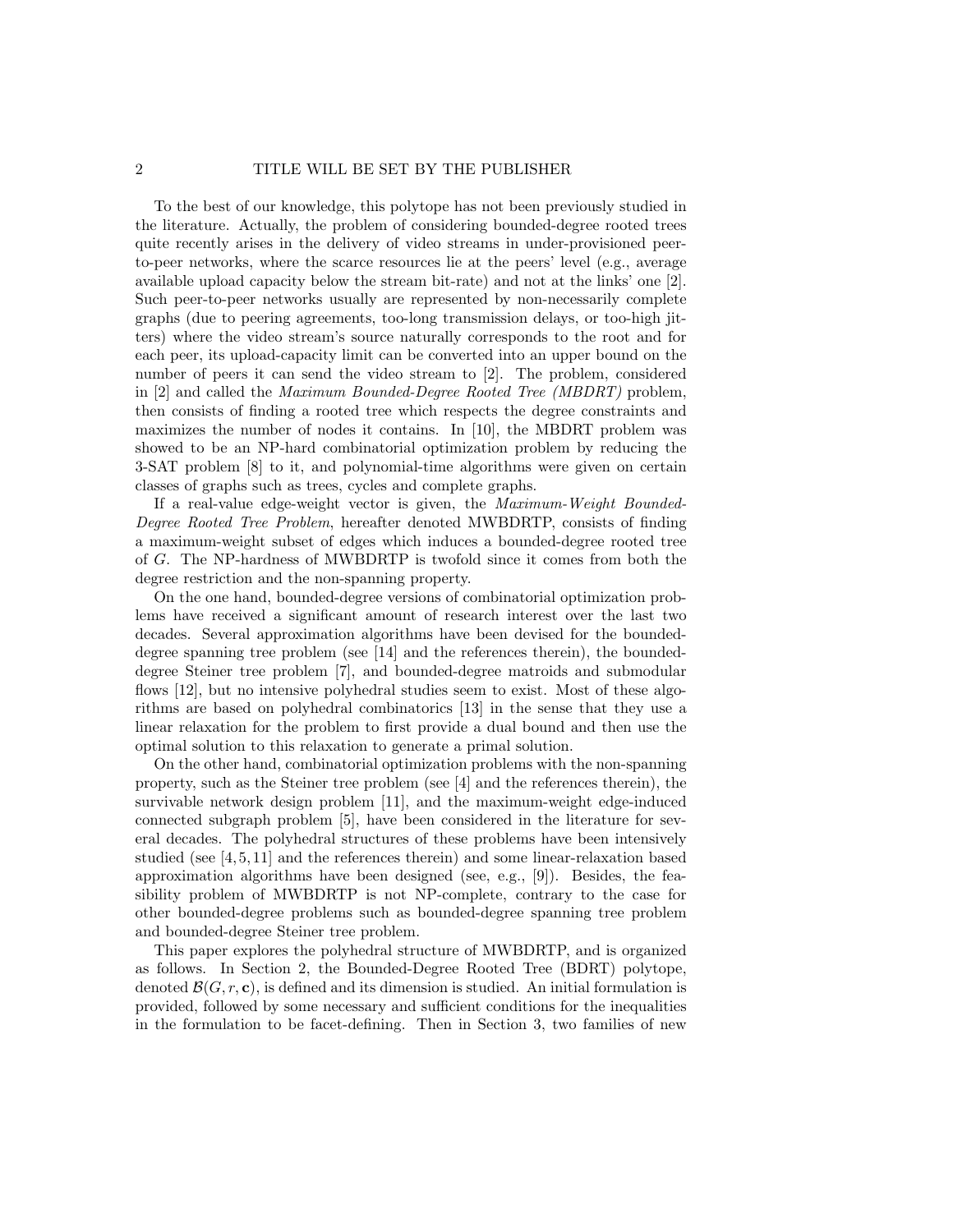valid inequalities are introduced. By using these new valid inequalities, a complete polyhedral characterization of  $\mathcal{B}(G, r, c)$  is given in Section 4 on either trees and cycles. In fact, the proposed linear systems not only lead to integral polytopes but also are Totally Dual Integral (TDI) [13].

This introduction is concluded with some definitions and notation, which have been mainly taken from [6] and [13].

Let G be a simple, connected, and undirected graph with node set  $V(G)$  and edge set  $E(G)$ ; when there is no confusion on the graph from the context, the graph is labeled as  $G = (V, E)$ . If  $e \in E$  is an edge with extremities u and v, uv is also used to denote e.

Let  $U$  be a subset of  $V$ . The set of edges having one extremity in  $U$  and the other one in  $\overline{U} = V \setminus U$  is called a *cut* and is denoted by  $\delta(U)$ . If  $U = \{v\}$ for some  $v \in V$ , then we write  $\delta(v)$  for  $\delta({v})$ . We denote by  $E[U]$  the set of edges having both extremities in  $U$ , and  $G[U]$  the subgraph induced by  $U$  (*i.e.*,  $G[U] = (U, E[U])$ ). Similarly, given  $F \subseteq E$ ,  $V[F]$  is used to denote the node set composed of extremities of edges in  $F$ , and  $G[F]$  the subgraph induced by  $F$  (*i.e.*,  $G[F] = (V[F], F)$ . Given two sets of nodes W and U with  $W \subseteq V \setminus U$ , the set of edges having one extremity in U and the other one in W is denoted by  $[U, W]$ . If  $\pi = \{V_1, \dots, V_p\}, p \geq 2$ , is a partition of V, then we denote by  $E(\pi)$  the set of edges having their extremities in different classes of  $\pi$ . For any node  $v \in V$ , let  $N(v) \subseteq V$  denote the set of neighbours of v in G. Besides, in this paper we represent a path by its edge set. For any node  $v \in V$ , let  $P_{rv}$  denote a path between r and v.  $P_{rv}$  can also be refereed to as an r-v path. Similarly, for any edge  $e \in E$ , let  $P_{re}$  denote a path between r and e, and  $P_{re}$  is also refereed to as an r-e path. Given any edge subset  $F \subseteq E$ , its *incidence vector* is the vector  $\mathbf{x}^F$ in  $\{0,1\}^E$  such that  $x_e^F = 1$  if and only if  $e \in F$ . Given any vector  $\mathbf{x} \in \mathbb{R}^E$  and any edge set  $F \subseteq E$ ,  $\mathbf{x}(F)$  is used for  $\sum_{e \in F} x_e$ .

Of all the nodes of G, we need to distinguish the non-root nodes having unit degree requirements from others, for any of the former, if present in a boundeddegree rooted tree of  $G$ , always appears as a leaf. Thus the set of these unitcapacity nodes is denoted by

$$
O = \{ v \in V \setminus \{r\} : c_v = 1 \}.
$$

A node v (edge e, respectively) of G is unreachable from root r if there does not exist any bounded-degree  $r-v$  path ( $r-e$  path, respectively) in G or equivalently, each r-v path (r-e path, respectively) in G contains an inner node in O. Let  $V_u$  and  $E_u$  be the sets composed of the unreachable nodes and edges of  $G$ , respectively. Notice that there might exist edges in  $E_u$  whose extremities do not belong to  $V_u$ , that is,  $\{\delta(u): u \in V_u\} \subseteq E_u$ .

Solving MBDRT problem on G can hence be reduced to solving MBDRT problem on  $G' = (V \setminus V_u, E \setminus E_u)$ , the graph obtained from G by deleting both unreachable nodes and edges. Notice that getting rid of the unreachable elements in a graph can be performed in linear time by various search algorithms. We therefore make the following assumption for the remainder of the paper.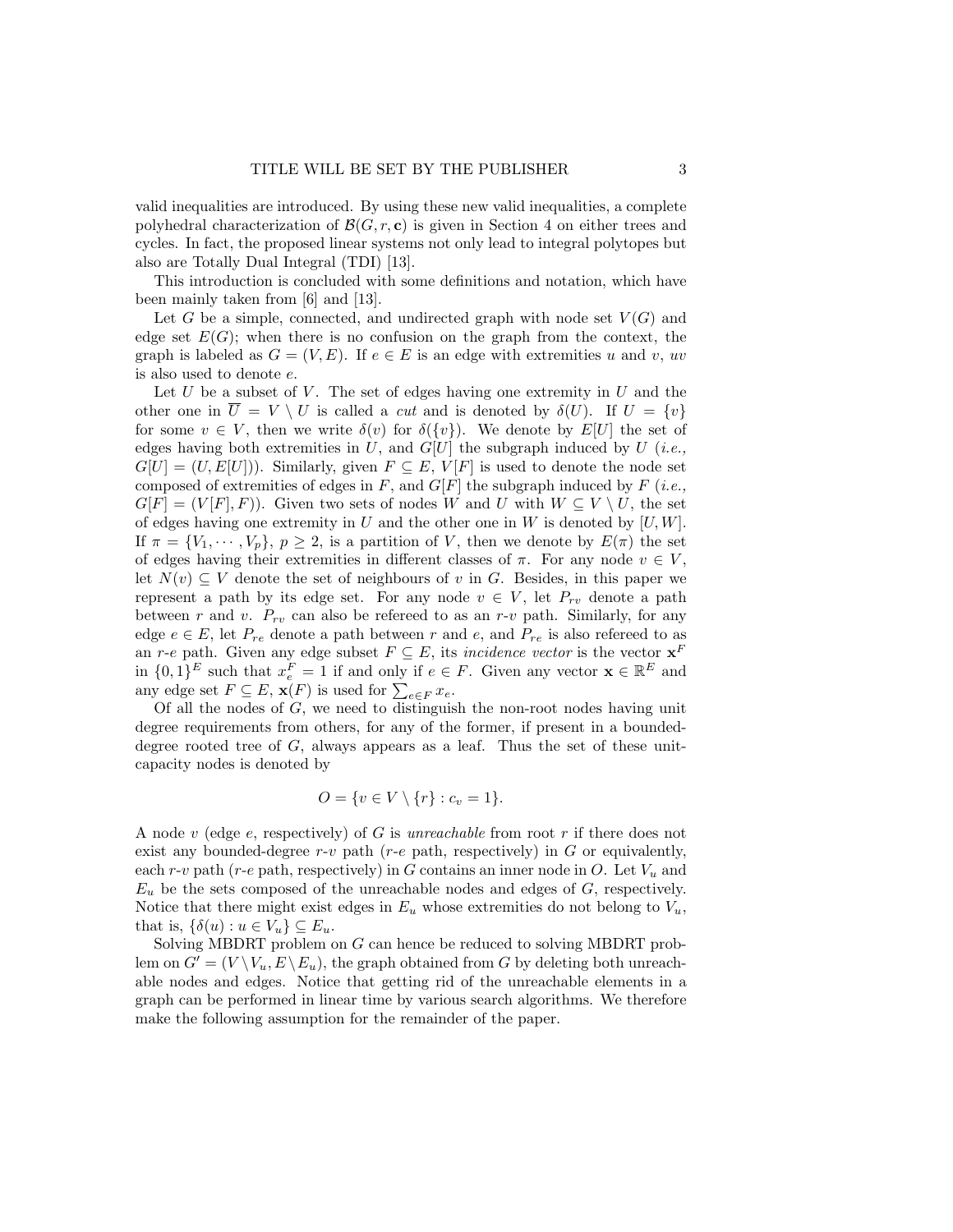Assumption 1. Graph G contains no unreachable nodes or edges.

# 2. The BDRT polytope

Let  $\mathcal{S} \subseteq \{0,1\}^E$  be the set composed of all the incidence vectors of the edge sets inducing bounded-degree rooted trees of  $G$ , that is,

$$
\mathcal{S} = \{ \mathbf{x}^F \in \{0,1\}^E : G[F] \text{ is a bounded-degree rooted tree of } G \}.
$$

The BDRT polytope hence is the convex hull of  $S$  and hereafter is denoted  $\mathcal{B}(G, r, c)$ . The initially proposed formulation consists of the following inequalities.

$$
x_e - \mathbf{x}(\delta(S)) \le 0 \qquad \text{for all } e \in E[S], S \subseteq V \setminus \{r\}, \tag{1}
$$

$$
\mathbf{x}(E[S]) \le |S| - 1 \qquad \text{for all } S \subseteq V, |S| \ge 3,\tag{2}
$$

$$
\mathbf{x}(\delta(v)) \le c_v \qquad \text{for all } v \in V,\tag{3}
$$

$$
x_e \le 1 \qquad \text{for all } e \in E,\tag{4}
$$

$$
x_e \ge 0 \t\t \text{for all } e \in E. \t\t (5)
$$

The connectivity inequalities (1) guarantee that each selected edge is connected to root r through a path. The well-known *subtour elimination inequalities*  $(2)$ ensure that there is no cycles in the resulting graph [3]. The degree requirement imposed on each node is handled by the capacity inequalities (3). The bounds on the variables are guaranteed by the trivial box inequalities (4) and (5).

These aforementioned inequalities clearly give a formulation for  $\mathcal{B}(G, r, c)$ , or equivalently they induce a polytope  $P(G, r, c)$  whose integer hull is  $\mathcal{B}(G, r, c)$ .

**Proposition 2.1.** Polytope  $P(G, r, c) = \{x \in \mathbb{R}^E : x \text{ satisfies } (1) - (5)\}$  is a formulation for  $\mathcal{B}(G,r,\mathbf{c})$ , that is,  $P(G,r,\mathbf{c}) \cap \mathbb{Z}^E = \mathcal{B}(G,r,\mathbf{c}) \cap \mathbb{Z}^E$ .

#### 2.1. Dimension

We first establish a technical lemma that will come in handy in the forthcoming proofs of the dimension and the facets of  $\mathcal{B}(G, r, c)$ .

**Lemma 2.2.** Given an undirected and connected graph  $G = (V, E)$ , a node  $r \in V$ , and a node-capacity vector  $\mathbf c$ , let  $F$  be any nonempty subset of edges of  $G$ . For any  $e \in F$ , consider an r-e path  $P_{re}$  in G that satisfies the capacity constraints and contains as few edges as possible. The vectors in the set  $\{x^{P_{re}} : e \in F\}$  are affinely independent.

It is worth noting that here we intentionally avoid the notion of shortest path between r and  $e$  (or v) in  $G$ , since a shortest path in  $G$  does not necessarily satisfy the capacity constraints due to the nodes of  $\mathcal{O}$ .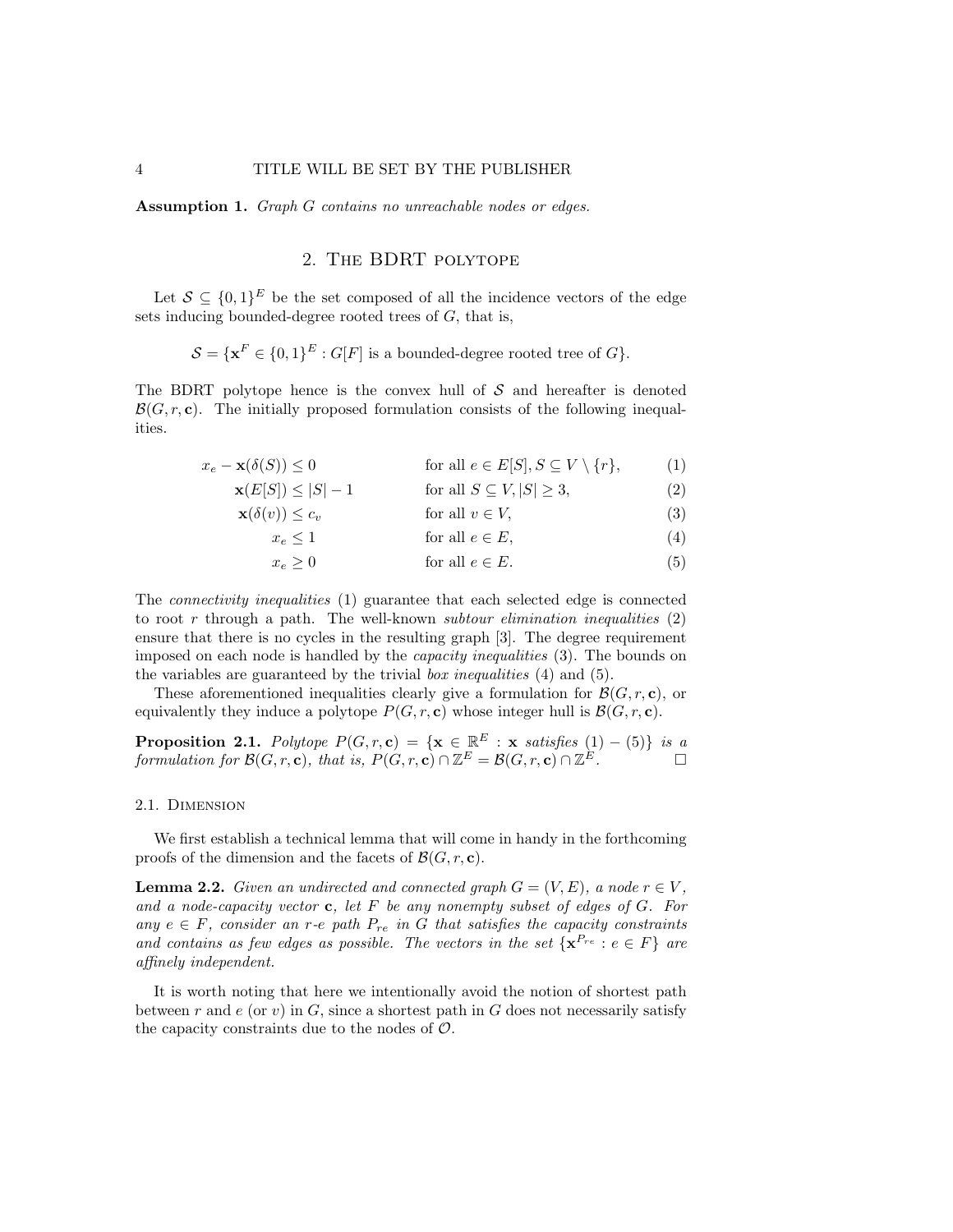*Proof of Lemma 2.2.* G being connected guarantees that  $P_{re}$  exists for any edge  $e \in F$ . Moreover for any two distinct edges  $e_1, e_2 \in F$ , if  $|P_{re_1}| \geq |P_{re_2}|$  then one trivially has  $e_1 \notin P_{re_2}$ .

Suppose that there exists a non-zero vector  $\lambda \in \mathbb{R}^F$  such that

$$
\sum_{e\in F}(\lambda_e {\bf x}^{P_{re}})={\bf 0}.
$$

Let  $F_+ = \{e \in F : \lambda_e \neq 0\}$  and let  $e_m$  be an edge in  $F_+$  such that  $|P_{re_m}| \geq |P_{re}|$ for any  $e \in F_+$ . One therefore has  $e_m \notin P_{re}$  for any  $e \in F_+ \setminus \{e_m\}$ . Consequently one deduces  $\lambda_{e_m} = 0$ , a contradiction with  $e_m \in F_+$ . The vectors in the set  $\{ {\bf x}^{P_{re}} : e \in F \}$  thus are linearly independent and hence affinely independent.  $\Box$ 

The next theorem states that  $\mathcal{B}(G, r, c)$  is full-dimensional.

**Theorem 2.3.** dim  $\mathcal{B}(G, r, \mathbf{c}) = |E|$ .

*Proof.* Let  $G_r = (V_r, E_r)$  be the connected component containing r of the subgraph  $G[V \setminus O]$ . By Assumption 1 O is a stable set of G and therefore,  $V_r = V \setminus O$  and  $E_r = E \setminus \delta(O).$ 

Given any  $e \in E_r$ , let  $P_{re}$  be a shortest r-e path in  $G[V_r]$ . Since  $G_r$  contains no nodes in  $\mathcal{O}, P_{re}$  is a r-e path that satisfies the capacity constraints and contains as few edges as possible. According to Lemma 2.2, the vectors in the set  $S_r =$  $\{ {\bf x}^{P_{re}} : e \in E_r \}$  are affinely independent. Each of these vectors also satisfies the capacity requirement for no unit-capacity nodes are involved in those paths.

Consider any edge  $e_o = v v_o \in \delta_G(O)$  where  $v_o \in O$  and then  $v \in V_r$ . Let  $P_{rv}$ denote an r-v path in  $G[V_r]$  and  $P_{re_o} = P_{rv} \cup \{vv_o\}$ . All the inner nodes of  $P_{re_o}$ have capacity of value at least 2 for they belong to  $V_r$ .  $P_{re_o}$  then is a boundeddegree rooted tree of G. Clearly the set  $S = S_r \cup {\mathbf{x}^{P_{reo}} : e_o \in \delta_G(O)}$  is composed of  $|E_r| + |\delta_G(V_r)| = |E|$  affinely independent vectors for  $\mathbf{x}^{P_{re_o}}$  is the only vector satisfying  $x_{e_0} = 1$ .

Combining all these non-zero affinely independent vectors of S with the zero vector gives a set of  $|E|+1$  affinely independent vectors, each of which inducing a bounded-degree rooted tree of G. One therefore has dim  $\mathcal{B}(G, r, c) \geq |E|$  and our proof is complete for  $|E|$  is a trivial upper bound on dim  $\mathcal{B}(G, r, c)$ .

If Assumption 1 was dropped, we would clearly have dim  $\mathcal{B}(G, r, c) = |E| - |E_u|$ for any incidence vector of the edge set of a bounded-degree rooted tree of G straightforwardly would satisfy the following equations

$$
x_e = 0 \text{ for all } e \in E_u. \tag{6}
$$

Moreover there would exist a one-to-one correspondence between the facet-defining inequalities of  $\mathcal{B}(G,r,\mathbf{c})$  and those of  $\mathcal{B}(G',r,\mathbf{c}')$ , where  $\mathbf{c}'$  is the restriction of c to E'. In fact, any facet-defining inequality  $\mathbf{a}^T \mathbf{x} \leq b$  of  $\mathcal{B}(G, r, c)$  could be written as  $\mathbf{a'}^T \mathbf{x'} + \sum_{e \in E_u} \lambda_e x_e \leq b$ , where  $\mathbf{x'}$  is the restriction of  $\mathbf{x}$  to  $E'$ ,  $\mathbf{a'}^T \mathbf{x'} \leq$ b is a facet-defining inequality of  $\mathcal{B}(G', r, c')$ , and  $\lambda \in \mathbb{R}^{E_u}$ . Consequently in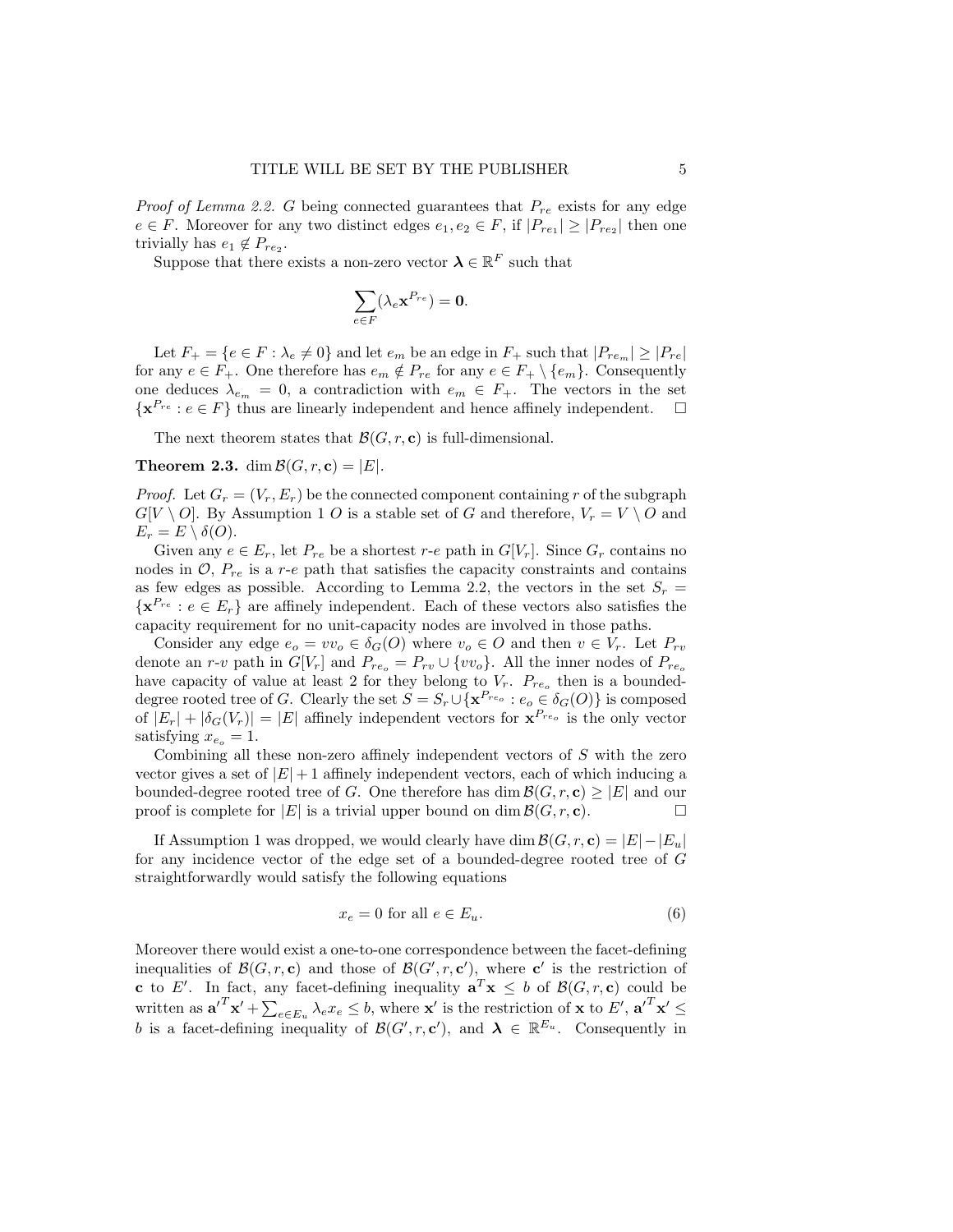terms of polyhedral characterizations of BDRT polytope, any complete polyhedral characterization of  $\mathcal{B}(G,r,\mathbf{c})$  could easily be deduced from any of  $\mathcal{B}(G',r,\mathbf{c}')$ , and vice-versa.

#### 2.2. Properties of Facet-defining inequalities

Necessary and sufficient conditions for inequalities (1)-(5) to be facet-defining of  $\mathcal{B}(G, r, c)$  have been established. We refer to [17] for detailed statements of these conditions and for their proofs. The latter follow standard techniques and are based on the following general properties facet-defining inequalities of  $\mathcal{B}(G, r, c)$ must satisfy. These properties will hereafter be used to devise new facet-defining inequalities and manage redundancy in  $\mathcal{B}(G, r, c)$  on trees and cycles.

The following lemma describes a property related to the mandatory nonnegative coefficients of the edges of  $\delta(O)$  in any facet-defining inequalities.

**Lemma 2.4.** Let  $\mathbf{a}^T \mathbf{x} \leq b$  be a valid inequality for  $\mathcal{B}(G,r,\mathbf{c})$  different from a negative scalar multiple of any nonnegativity inequality (5). Inequality  $a^T x \leq b$  is facet-defining of  $\mathcal{B}(G, r, \mathbf{c})$  only if  $a_e \geq 0$  for any edge  $e \in \delta(O)$  or any pendant edge e of G.

*Proof.* Suppose that  $\mathbf{a}^T \mathbf{x} \leq b$  defines a facet F of  $\mathcal{B}(G,r,\mathbf{c})$  and there exists an edge  $e_o \in \delta(O)$  such that  $a_{e_o} < 0$ . (The proof is similar if  $e_o$  is a pendant edge of G.)

Theorem 2.3, combined with the assumption on  $\mathbf{a}^T \mathbf{x} \leq b$ , implies  $\mathcal{F} \neq {\mathbf{x} \in \mathbb{R}^d}$  $\mathcal{B}(G, r, \mathbf{c}) : x_e = 0$  for all  $e \in E$ . There then must exist an edge set  $F \subseteq E$ such that  $e_o \in F$ ,  $G[F]$  is a bounded-degree rooted tree of G, and  $\mathbf{a}^T \mathbf{x}^F = b$ . Edge  $e_o$  is incident to a unit-capacity node, so  $e_o$  is a pendant edge of  $G[F]$ . Therefore  $G[F \setminus \{e_0\}]$  also is a bounded-degree rooted tree of G. One thus obtains  $b \leq \mathbf{a}^T \mathbf{x}^{\mathbf{F} \setminus \{\mathbf{e}_o\}} = \mathbf{a}^T \mathbf{x}^{\mathbf{F}} - a_{e_o} = b - a_{e_o} < b$ , a contradiction.

A necessary and sufficient condition for the root node's capacity inequality

$$
\mathbf{x}(\delta(r)) \le c_r \tag{7}
$$

to be facet-defining was given in [17] as stated in the next proposition.

**Proposition 2.5.** Inequality (7) defines a facet of  $\mathcal{B}(G,r,\mathbf{c})$  if and only if  $|\delta(r)| >$  $c_r$ .

The capacity  $c_r$  of the root node impacts the possible values the right-hand sides of facet-defining inequalities take. If the root node has unit capacity, then the right-hand side of any facet-defining inequality of  $\mathcal{B}(G, r, c)$  but  $\mathbf{x}(\delta(r)) \leq c_r$ must equal 0 as stated in the following lemma.

**Lemma 2.6.** Let  $\mathbf{a}^T \mathbf{x} \leq b$  be a valid inequality for  $\mathcal{B}(G,r,\mathbf{c})$  different from a negative scalar multiple of inequality (7). If  $c_r = 1$  inequality  $\mathbf{a}^T \mathbf{x} \leq b$  is facetdefining of  $\mathcal{B}(G, r, c)$  only if  $b = 0$ .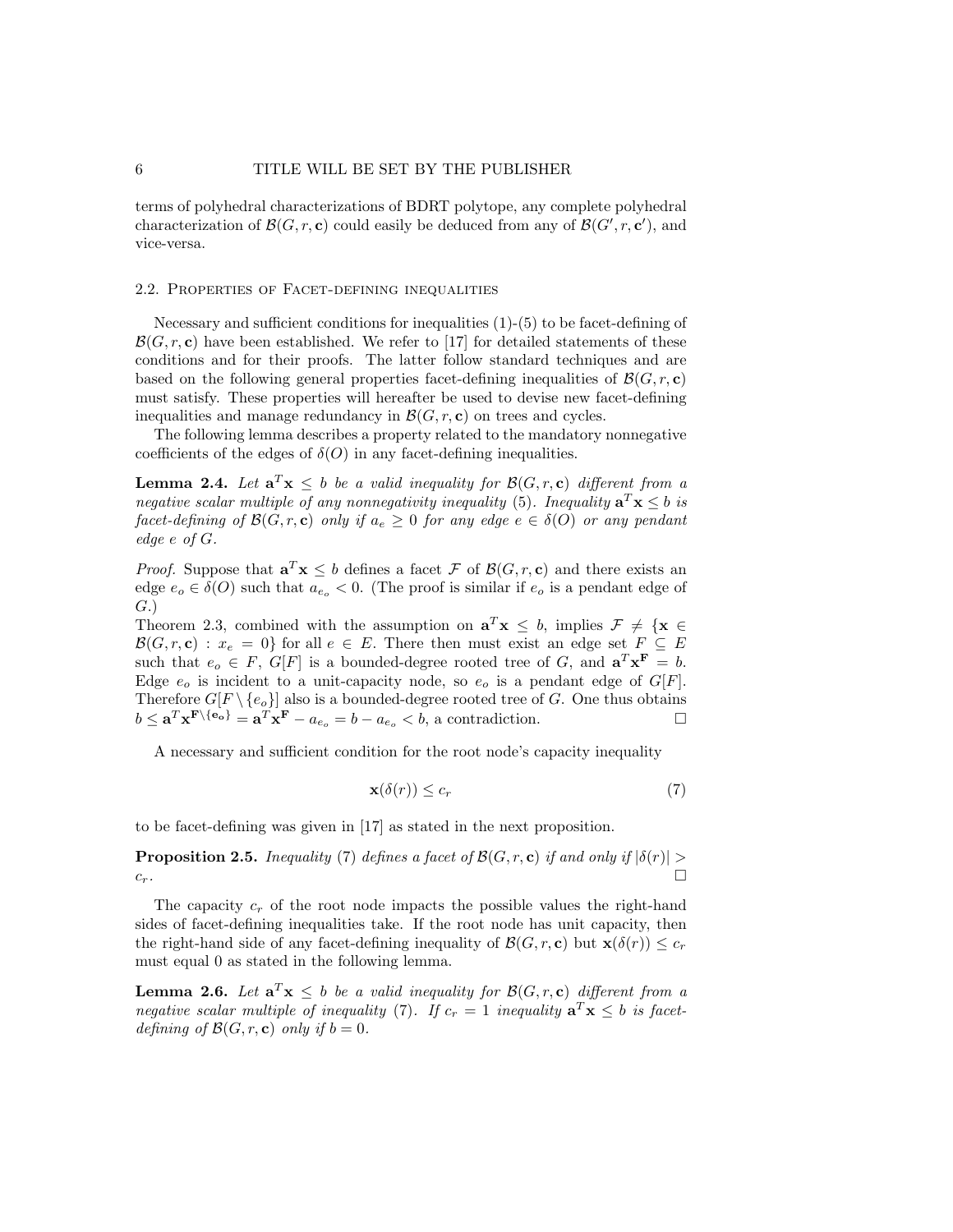*Proof.* Suppose that  $\mathbf{a}^T \mathbf{x} \leq b$  defines a facet F of  $\mathcal{B}(G,r,\mathbf{c})$  and  $b \neq 0$ . Let  $\mathcal{F}_r = {\mathbf{x} \in \mathcal{B}(G,r,\mathbf{c}) : \mathbf{x}(\delta(r)) = 1}.$  Theorem 2.3, combined with the assumption on  $\mathbf{a}^T \mathbf{x} \leq b$ , implies  $\mathcal{F} \neq \mathcal{F}_r \neq \mathcal{B}(G, r, \mathbf{c})$ .

As  $c_r = 1$  any bounded-degree rooted tree of G whose edge set is nonempty satisfies  $\mathbf{x}(\delta(r)) = 1$ , that is,  $\mathcal{B}(G, r, \mathbf{c}) \setminus \{0\} \subseteq \mathcal{F}_r$ . Moreover  $\mathbf{0} \notin \mathcal{F}$  for  $b \neq 0$  and consequently,  $\mathcal{F} \subseteq \mathcal{B}(G,r,\mathbf{c}) \setminus \{\mathbf{0}\} \subseteq \mathcal{F}_r$ . Combining these inclusions with  $\mathcal{F} \neq$  $\mathcal{F}_r \neq \mathcal{B}(G, r, \mathbf{c})$  gives  $\mathcal{F} \subsetneq \mathcal{F}_r \subsetneq \mathcal{B}(G, r, \mathbf{c})$ , a contradiction with the maximality of  $\mathcal{F}$ .

Besides, for those inequalities having only non-negative coefficients, the following lemma can be developed.

**Lemma 2.7.** Given a valid inequality  $ax \leq b$  for  $\mathcal{B}(G, r, c)$  with  $a \geq 0, a \neq 0, b > 0$ 0, let  $E^+ := \{e \in E \mid a_e > 0\}$ . If  $r \notin V[E^+]$ , then  $ax \leq b$  defines a facet of  $\mathcal{B}(G, r, c)$  only if

- (1) there does not exist an edge  $e_b \in E$  such that it is in each bounded-degree  $r - e$  path for any edge  $e \in E^+$ , unless  $E^+ = \{e_b\}$ ;
- (2) there does not exist a node  $v_a \in V \setminus \{r\}$  with  $c_{v_a} = 2$  such that it is an inner node in each bounded-degree  $r - e$  path for any edge  $e \in E^+$ .

*Proof.* Suppose that there exists a valid inequality  $ax \leq b$  and an edge  $e_b \in E$  such that the first condition is not satisfied. Consider any  $F \subseteq E$  with its incidence vector  $\mathbf{x}^F$  that satisfies  $\mathbf{a}\mathbf{x} = b > 0$ . One must have  $e^+ \in F$  for some  $e^+ \in E^+$ . Since  $G[F]$  is a bounded-degree rooted tree, it must contain a bounded-degree  $r - e^+$ , which has to include  $e_b$ . Hence  $e_b \in F$ , which implies the inequality  $x_{e_b} \leq 1$  induces a larger face than the one defined by  $ax \leq b$ .

Now suppose there exists a node  $v_a \in V \setminus \{r\}$  that is an inner node in every bounded-degree  $r - e$  path for any edge  $e \in E^+$ . For any  $F \subseteq E$  with its incidence vector  $\mathbf{x}^F$  satisfying  $\mathbf{ax} = b$ ,  $\mathbf{x}(\delta(v_a)) = c_{v_a}$  is also satisfied. As a result,  $\mathbf{x}(\delta(v_a)) \leq$  $c_{v_a}$  induces a larger face than the one defined by  $ax \leq b$ .

This lemma expresses that in the circumstances where the coefficients are nonnegative and the right-hand side of a facet-defining inequality are positive, the associated graph does not contain certain substructures, specifically the bridges or articulation nodes with properties described above. It is worth noting that here the notion of bridges and articulation nodes needs to respect the capacity factor. For instance, an edge might not be a bridge in the graph, but regarding capacity, removing it might lead to the removal of all bounded-degree paths between r and some other edges. In this case, it can be deemed as a bridge regarding capacity.

To illustrate how these lemmas are reflected on previously introduced valid inequalities, we hereafter give an example. According to Lemma 2.4, any connectivity inequality associated with a set  $S \subseteq V \setminus \{r\}$  that satisfies  $\delta(S) \cap \delta(O) \neq \emptyset$ is not facet-defining, as stated in the following proposition.

**Proposition 2.8.** Given  $e \in E[S]$  with  $S \subseteq V \setminus \{r\}$ , inequality  $x_e - \mathbf{x}(\delta(S)) \leq 0$ defines a facet of  $\mathcal{B}(G, r, c)$  only if  $\delta(S) \cap \delta(O) = \emptyset$ .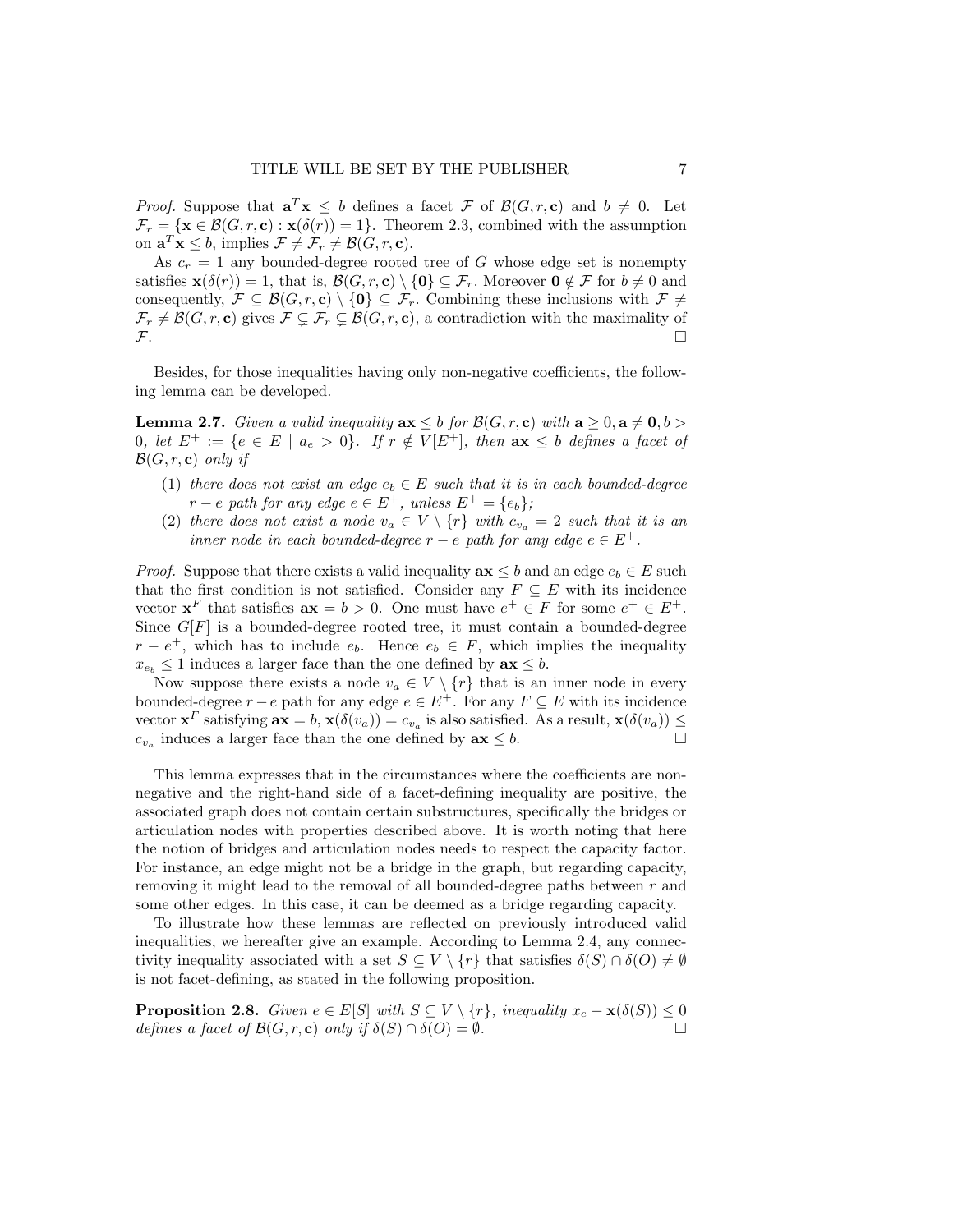Furthermore, based on Proposition 2.8, we propose a new version of the connectivity inequalities.

$$
x_e - \mathbf{x}(\delta(S) \setminus \delta(O)) \le 0 \text{ for all } e \in E[S], S \subseteq V \setminus \{r\}. \tag{8}
$$

It is worth mentioning that (8) covers certain facets which (1) does not. Hence, in latter discussion (8) is always considered instead of (1).

Necessary and sufficient conditions for each family of the inequalities  $(2)-(8)$ and their detailed proof can be found in [17].

#### 3. New valid inequalities

Besides the inequalities introduced previously, there are a few sets of new constraints that have been discovered during our work.

Let  $\pi = \{S_0, S_1, \dots, S_k\}, k \ge 1$ , be a partition of V with  $r \in S_0$  and let  $M = \{e_1, \dots, e_k\}$  be a matching of G with  $e_i \in E[S_i]$  for all  $i \in \{1, \dots, k\}$ . The pair  $(M, \pi)$  is called a *rooted matching-partition* of G. The concept of matchingpartition originates from [5] for the connected subgraph problem.

Let  $\mathcal{MP}(G)$  denote the set composed of all the rooted matching-partitions of G, and denote by  $E(\pi)$  the set of edges having their extremities in different classes of partition  $\pi$ . With any rooted matching-partition  $(M, \pi) \in \mathcal{MP}(G)$ , one can associate the following rooted matching-partition inequality

$$
\mathbf{x}(M) - \mathbf{x}(E(\pi) \setminus \delta(O)) \le 0. \tag{9}
$$

**Theorem 3.1.** For any  $(M, \pi) \in \mathcal{MP}(G)$ , inequality (9) is valid for  $\mathcal{B}(G, r, c)$ .

*Proof.* Assume there exists an integral vector  $\mathbf{x}^* \in \mathcal{B}(G, r, \mathbf{c}) \cap \mathbb{Z}^E$  with  $\mathbf{x}^*(M)$  –  $\mathbf{x}^*(E(\pi)\setminus\delta(O))\geq 1$ . Let the support graph of  $\mathbf{x}^*$  be  $(U, F)$ . Since M is a matching of G, one needs at least  $|M \cap F|$  edges among  $E(\pi) \setminus \delta(O)$  to connect all the edge in  $M \cap F$  with r. Hence,  $(U, F)$  is not connected, which forms a contradiction. □

The rooted matching-partition inequalities introduced here are different from those proposed by [5], mainly due to the existence of the root and the capacity constraints.

It is worth noting that the rooted matching-partition inequalities generalizes the connectivity inequalities. Particularly, the connectivity inequalities can be seen as a special case of the rooted matching-partition inequalities where one always has  $|M| = 1$ . Thus, in the facial study we focus on the cases with  $|M| \geq 2$ .

In order to facilitate the forthcoming discussion on the facial study results of rooted matching-partition inequalities, some definition needs to be introduced beforehand. Given  $(M, \pi) \in \mathcal{MP}(G)$ , let  $G'_{\pi}$  be the graph obtained from G by first removing  $E(\pi) \cap \delta(O)$  and then shrinking each  $S_i \in \pi$  into a node, and each non-empty edge set  $[S_i, S_j] \setminus \delta(O) \subseteq E(\pi) \setminus \delta(O)$  into an edge, for any distinct  $i, j \in \{1, \dots, k\}$ . The following theorem gives the necessary and sufficient facetdefining conditions for the rooted matching-partition inequalities.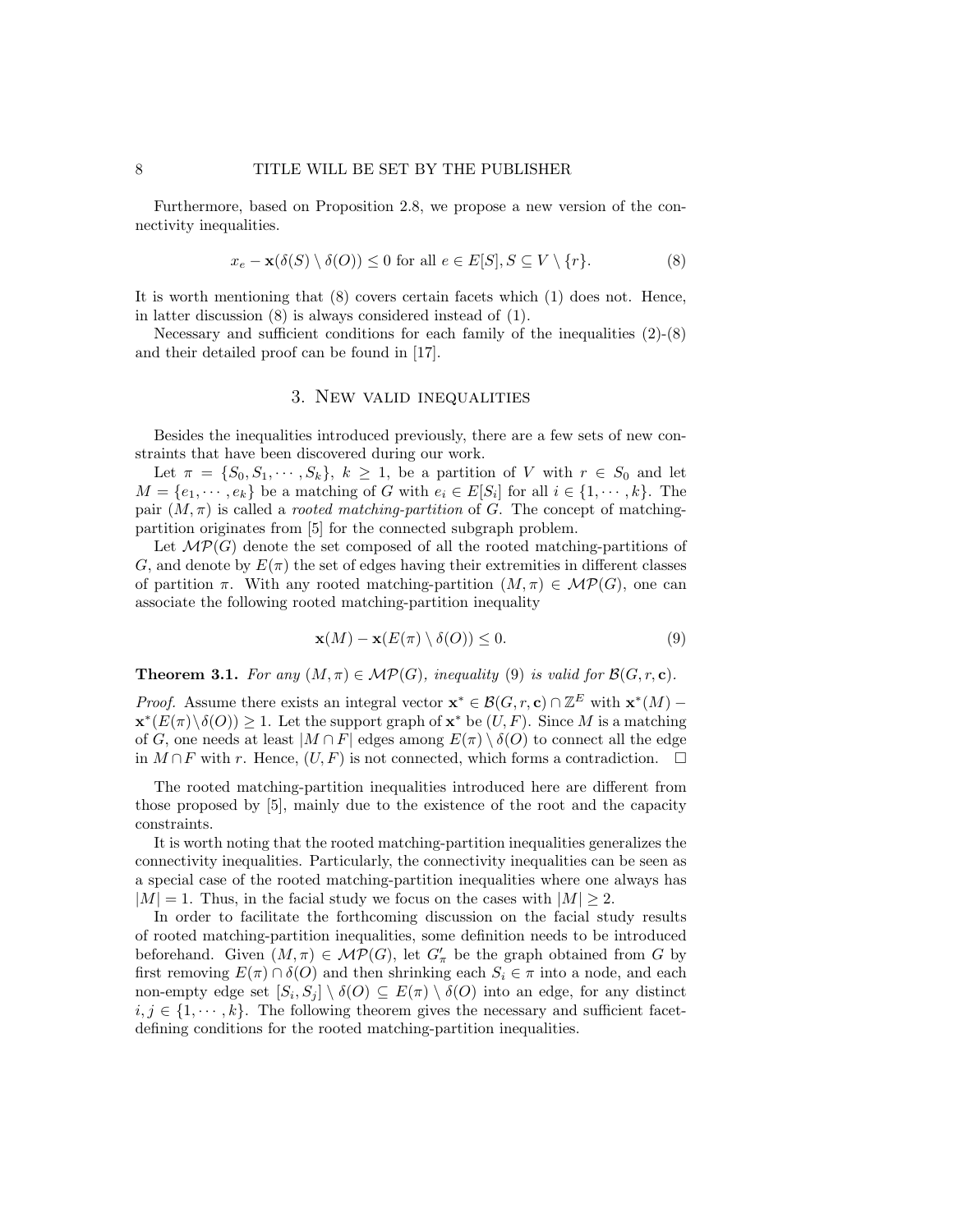**Theorem 3.2.** Consider a rooted matching-partition  $(M, \pi) \in \mathcal{MP}(G)$  with  $|M|$  = k > 2. Inequality  $\mathbf{x}(M) - \mathbf{x}(E(\pi) \setminus \delta(O)) \leq 0$  defines a facet of  $\mathcal{B}(G, r, c)$  if and only if

- (1)  $G[S_i \setminus O]$  is connected for  $i \in \{0, 1, \dots, k\}$ ;
- (2)  $G'_{\pi}$  is 2-connected;
- (3)  $E[S_i] \cap \delta(v_o) \setminus \{e_i\} = \emptyset$  if  $e_i \in \delta(v_o), v_o \in O$  for  $i \in \{1, \cdots, k\}$ ;
- (4) there does not exist  $w \in S_i \cap N(u_i) \cap N(v_i)$  with  $e_i = u_i v_i$  such that removing  $\{u_iw, v_iw\} \cup \delta(O)$  from G disconnects  $e_i$  and  $r$  for  $i \in \{1, \dots, k\}$ ;
- (5) there does not exist any  $e \in E[S_i]$ , such that removing  $\{e\} \cup \delta(O)$  from G disconnects  $e_i$  and  $r$ ;
- (6) there does not exist any  $v \in S_i$  with  $c_v = 2$ , such that removing  $\delta(v) \cup \delta(O)$ from G disconnects  $e_i$  and r.

The proof of the necessity and sufficiency of the conditions can be found in [17]. For each of these conditions, if it were not satisfies, one could always construct another valid inequality that would induce a larger face of  $\mathcal{B}(G, r, c)$ . For instance, if condition  $(1)$  or  $(2)$  were not satisfied, one could find a lower bound inequality (5) or another distinct matching-partition inequality that would induce a larger face of  $\mathcal{B}(G, r, c)$ . Conversely, for the sufficiency, we prove that if all the conditions are satisfied, the face induced by the matching-partition inequality is not a proper face of any other proper faces of  $\mathcal{B}(G, r, c)$ .

Besides the rooted matching-partition inequalities, another new family of inequalities, the upload-capacity inequalities, are also found to be facet-defining for  $\mathcal{B}(G, r, \mathbf{c})$ . Given a node set  $S \subset V \setminus \{r\}$  and a node v in  $S \setminus O$ , the upload-capacity inequality is defined as follows.

$$
\mathbf{x}(\delta(v)) - c_v \mathbf{x}(\delta(S) \setminus \delta(O)) \le 0 \tag{10}
$$

**Theorem 3.3.** For any  $v \in S \setminus O$ ,  $S \subset V \setminus \{r\}$ , inequality (10) is valid for  $\mathcal{B}(G, r, c)$ .

*Proof.* Assume  $\mathbf{x}^* \in \mathcal{B}(G,r,\mathbf{c}) \cap \mathbb{Z}^E$ , and  $\mathbf{x}^*(\delta(v)) - c_v \mathbf{x}^*(\delta(S) \setminus \delta(O)) \geq 1$ . If  $\mathbf{x}^*(\delta(S) \setminus \delta(O)) = 0$ , the connectivity inequality associated with some edge in  $\delta(v)$ is then violated. If  $\mathbf{x}^*(\delta(S) \setminus \delta(O)) \geq 1$ , the capacity of v is then exceeded by x ∗ .

The necessary and sufficient conditions for the upload-capacity inequalities to be facet-defining is described in the following proposition.

**Theorem 3.4.** Inequality (10) defines a facet of  $\mathcal{B}(G, r, c)$  if and only if

- (1)  $|\delta(v) \setminus (\delta(S) \setminus \delta(O))| \geq c_v, |\delta(v)| \geq c_v + 1;$
- (2)  $G[S \setminus O]$  and  $G[\overline{S} \setminus O]$  are connected respectively;
- (3) if  $\delta(v) \cap \delta(S) \setminus \delta(O) = \emptyset$  there does not exist an edge  $e_b \in E[S] \cup \delta(S)$  such that removing  $\delta(O) \cup \{e_b\}$  disconnects v and  $\overline{S}$ ;
- (4) if  $\delta(v) \cap \delta(S) \setminus \delta(O) = \emptyset$  there does not exist a node  $v_a \in S \setminus \{v\}$  such that  $c_{v_a} = 2$  and removing  $\delta(O) \cup \delta(v_a)$  disconnects v and  $\overline{S}$ .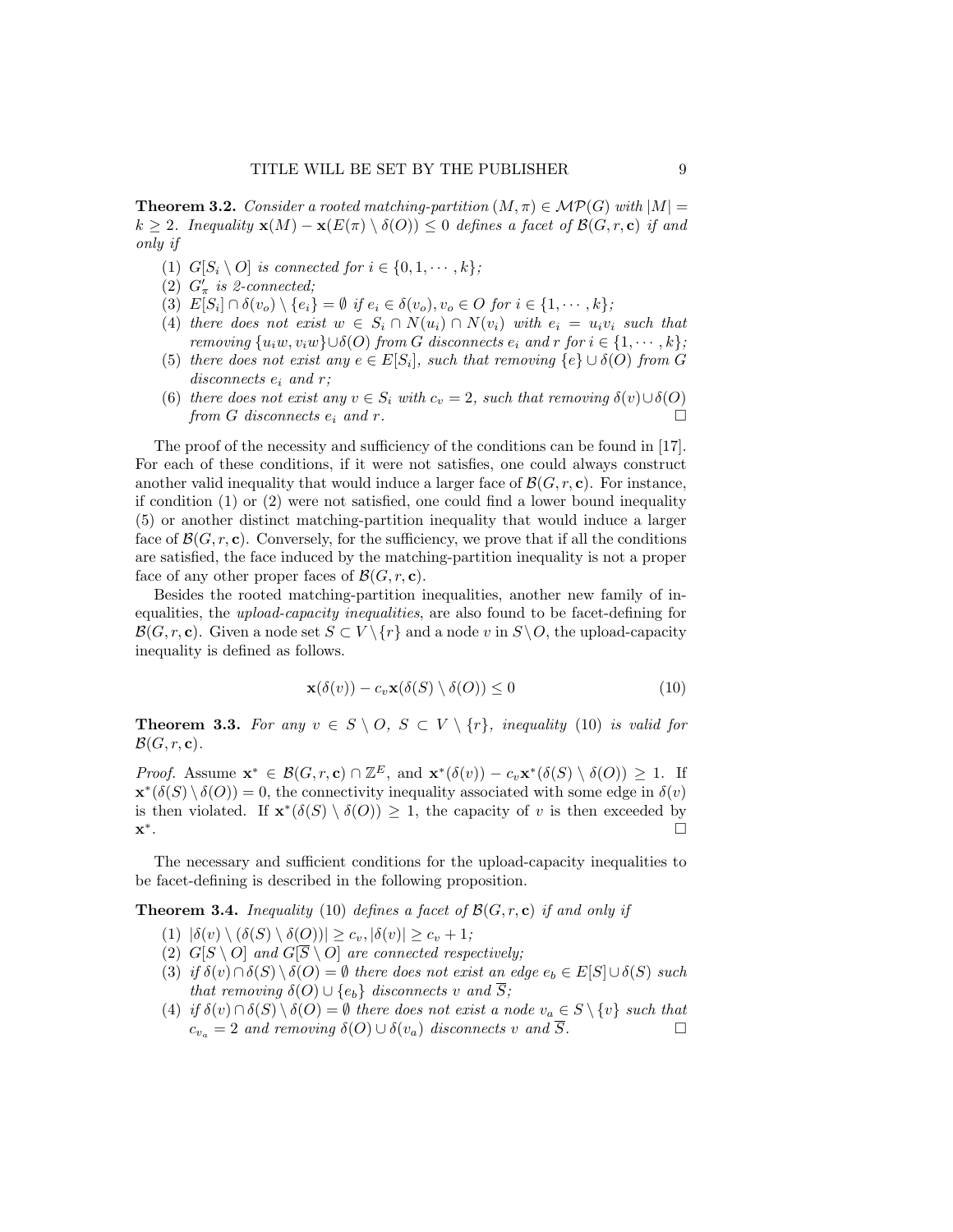Similar to the case of matching-partition inequalities, for each of these conditions, if it is violated, one can always construct another valid inequality that induces a larger face of  $\mathcal{B}(G, r, c)$ . For instance, if condition (1) or (2) is violated, one can find a connectivity inequality or a lower bound inequality that induces a larger face of  $\mathcal{B}(G, r, c)$ . Conversely, for the sufficiency, we prove that if all the conditions are satisfied, the face induced by the upload-capacity inequality is not a proper face of any other faces.

For the nodes in  $\ddot{o}$ , the presentation of upload-capacity inequalities is slightly different. Given a node set  $S \subseteq V \setminus \{r\}$  with  $v_o \in S \cap O$ , the upload-capacity inequality associated with  $S$  and  $v<sub>o</sub>$  is as follows.

$$
\mathbf{x}(\delta(v_o) \setminus \delta(S)) - \mathbf{x}(\delta(S) \setminus \delta(O)) \le 0 \tag{11}
$$

Its validity can also be proved and is stated in the following theorem.

**Theorem 3.5.** Inequality (11) is valid for  $\mathcal{B}(G, r, c)$ .

*Proof.* Assume  $\mathbf{x}^* \in \mathcal{B}(G, r, \mathbf{c}) \cap \mathbb{Z}^E$ , and  $\mathbf{x}^*(\delta(v_o) \setminus \delta(S)) - \mathbf{x}^*(\delta(S) \setminus \delta(O)) \geq 1$ . From the capacity inequality of  $v_o$ , one has  $\mathbf{x}^*(\delta(v_o) \setminus \delta(S)) \leq \mathbf{x}^*(\delta(v_o)) \leq 1$ . Moreover, since  $\mathbf{x}^*$  is non-negative, it can be deduced that  $\mathbf{x}^*(\delta(v_o) \setminus \delta(S)) = 1$ and  $\mathbf{x}^*(\delta(S) \setminus \delta(O)) = 0$ . For the edge  $e^* \in \delta(v_o) \setminus \delta(S)$  with  $x_{e^*}^* = 1$ , the connectivity inequality associated with  $e^*$  and S is violated. Thus, it forms a contradiction, and hence completes the proof.

Given  $U_S = \{v \in S \backslash O : \delta(v) \cap \delta(S) \neq \emptyset\}$ , the necessary and sufficient conditions for inequality (11) to be facet-defining are as follows.

**Proposition 3.6.** For any  $v_o \in O$ ,  $S \subseteq V \setminus \{r\}$  with  $|\delta(v_o) \setminus \delta(S)| \geq 2$ , inequality (11) defines a facet of  $\mathcal{B}(G, r, c)$  if and only if

- (1)  $G[S \setminus O]$  is connected,  $G[\overline{S} \setminus O]$  is connected;
- (2) there does not exist an edge  $e \in E[S]$  such that removing  $e \cup \delta(O \setminus v_o)$  from G disconnects r and  $v_o$ ;
- (3) there does not exist a node  $v \in S \setminus \{v_o\}$  with  $c_v = 2$  such that removing  $\delta(v) \cup \delta(O \setminus v_o)$  from G disconnects r and  $v_o$ ;
- (4) if  $E[S \setminus O] \setminus E[U_S] \neq \emptyset$  there exists  $v \in U_S$  with  $c_v \geq 3$ .

The proof for the necessary and sufficient conditions is similar to the uploadcapacity inequalities associated with  $v \in S \setminus O$ . Detailed proof can be found in [17].

These two aforementioned families of inequalities play an important role in the characterization of  $\mathcal{B}(G, c, r)$  on trees and cycles.

## 4. CHARACTERIZATIONS OF  $\mathcal{B}(G, c, r)$  and TDI-NESS

In this section, we show that with the rooted matching-partition inequalities and upload-capacity inequalities being introduced,  $\mathcal{B}(G, r, c)$  can be characterized on trees and cycles with TDI systems.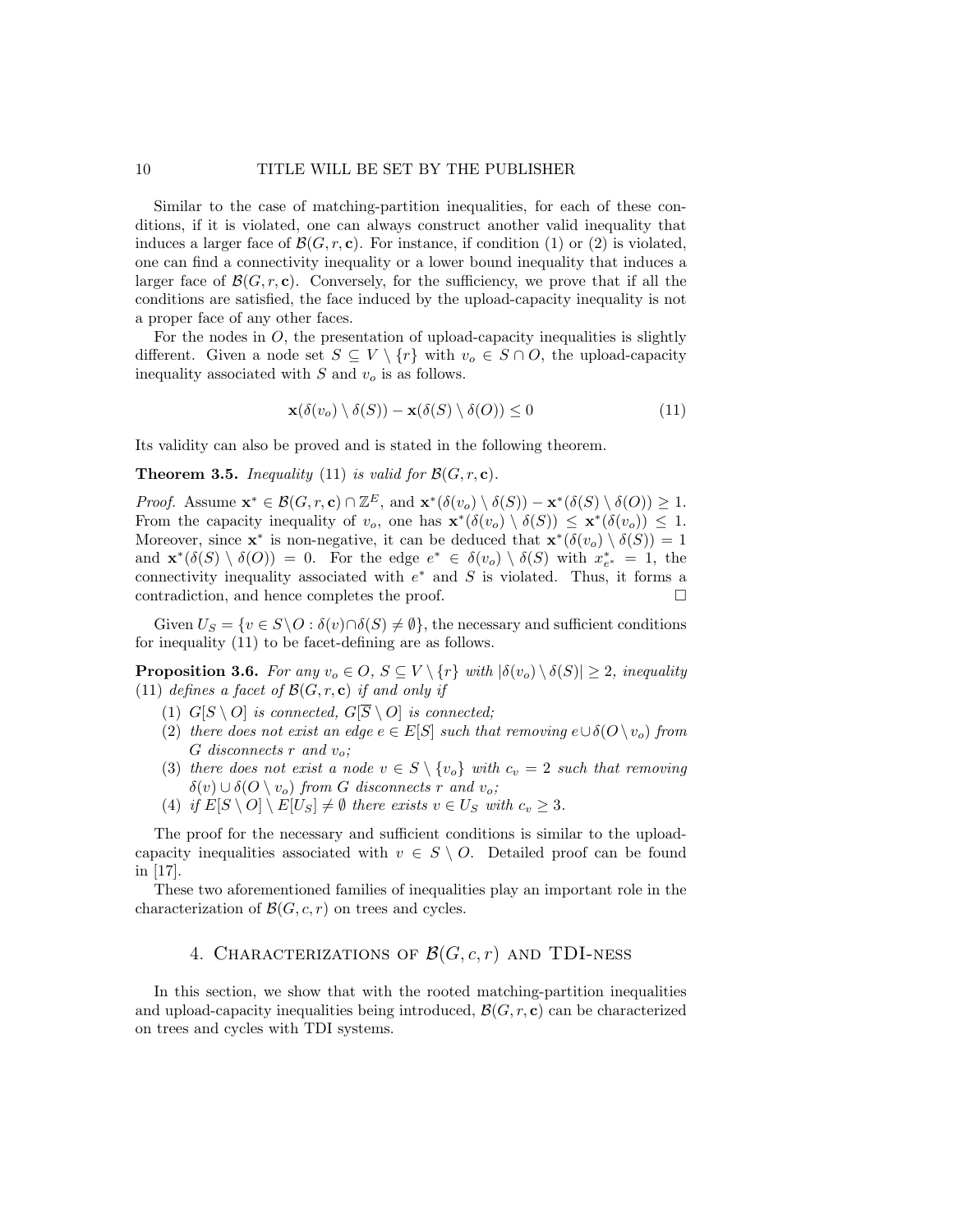#### 4.1. ON TREES

#### 4.1.1. Primal formulation and subproblems

According to the aforementioned results on valid inequalities and their facetdefining conditions, one can deduce that some of these inequalities is redundant. After getting rid of the redundant inequalities, one can get the following formulation for  $\mathcal{B}(G, r, c)$  on trees,

max wx

$$
\text{s.t. } x_e - x_{f_e} \le 0 \qquad \qquad \text{for all } e \in E \setminus \delta(r), \tag{12}
$$

$$
\mathbf{x}(\delta(v)) - c_v x_{f_v} \le 0 \qquad \text{for all } v \in V \setminus \{r\},\tag{13}
$$

$$
\mathbf{x}(\delta(r)) \le c_r,\tag{14}
$$
\n
$$
r < 1\tag{15}
$$

$$
x_e \ge 1 \tag{10}
$$
 for all  $e \in \theta(1)$ , (19)

$$
x_e \ge 0
$$
 for all *e* is a leaf edge, (16)

where  $f_v$  denotes the edge in  $\delta(v)$  and also in the r-v path  $P_{rv}$  for  $v \in V \setminus \{r\}$ (i.e.,  $f_v \in \delta(v) \cap P_{rv}$ ), and  $f_e$  denotes the edge that is adjacent to e and also in the *r*-*e* path  $P_{re}$  for  $e \in E \setminus \delta(r)$ .

Note that inequalities (12) and inequalities(13) are special cases of connectivity inequalities (8) and upload capacity inequalities (10) respectively. Let the polytope defined by the linear system composed of (12)-(16) be

$$
P_T(G, r, \mathbf{c}) = \{ \mathbf{x} \in \mathbb{R}^E : \mathbf{x} \text{ satisfies (12)} - (16) \}.
$$

We hereafter show that it is a ideal formulation for  $\mathcal{B}(G, r, c)$  on trees and that the linear system defining  $P_T(G, r, c)$  is TDI. Note that since TDI-ness is a sufficient condition for integrality [18], the integrality of  $P_T(G, r, c)$  could be seen as a direct consequence of the next theorem.

Theorem 4.1. The linear system composed of (12)-(16) is TDI.

Consider the linear program

$$
\max\{\mathbf{wx} : \mathbf{x} \in P_T(G, r, \mathbf{c})\},\tag{17}
$$

where  $\mathbf{w} \in \mathbb{R}^E$ .

Theorem 4.1 is proved by showing that one can always obtain an optimal dual solution to (17) and this solution is integral if  $\mathbf{w} \in \mathbb{Z}^E$ . We break the proof of Theorem 4.1 into several technical lemmas and propositions, and then provide a proof at the end of this section.

Given any node  $v \in V$ , let  $g(v)$  be the value of a maximum bounded-degree tree rooted at v of the subgraph  $G[|v|]$  (of G induced by  $|v|$ , the up-closure of v),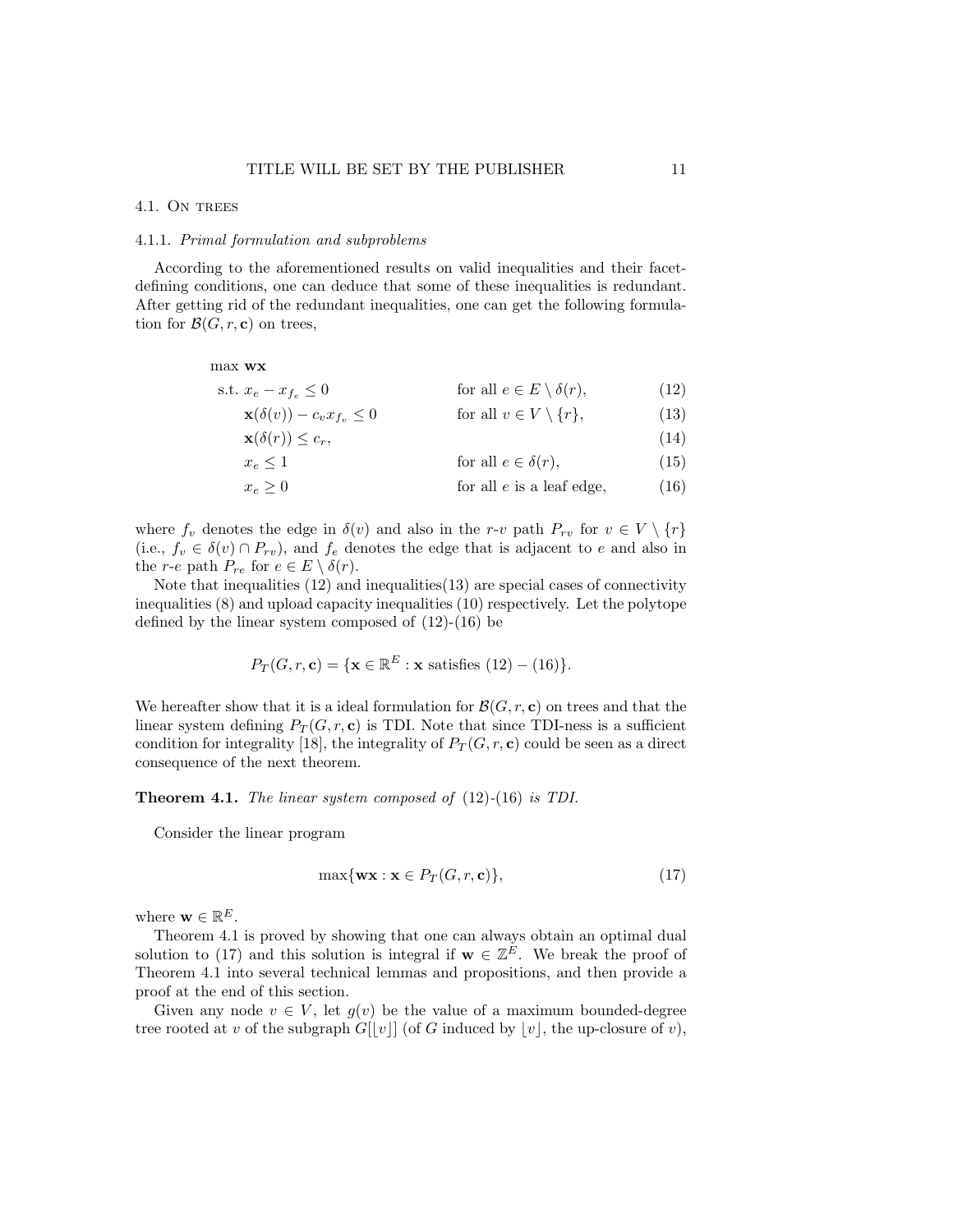where the capacity vector  $\mathbf{c}^v \in \mathbb{Z}_+^{\lfloor v \rfloor}$  satisfies

$$
c_s^v = \begin{cases} c_v - 1 & \text{if } s = v \text{ and } v \neq r, \\ c_v & \text{otherwise.} \end{cases}
$$

In other words,

 $g(v) = \max{\{\mathbf{x}(F) : G[F] \text{ is a tree of } G[[v]] \text{ rooted at } v \text{ and bounded by } \mathbf{c}^v\}}.$ 

It is straightforward that

$$
g(r) = \max\{\mathbf{w}\mathbf{x} : \mathbf{x} \in \mathcal{B}(G, r, \mathbf{c})\}.
$$
 (18)

For each node  $v \in V$ , let  $\{v^1, \dots, v^{q_v}\}$  be the set of nodes in  $\lfloor v \rfloor$  adjacent to v, that is,

$$
N(v) \cap \lfloor v \rfloor = \{v^1, \cdots, v^{q_v}\}
$$

with  $q_v \geq 0$ . Note that if v is a leaf, then  $q = 0$  and  $N(v) \cap |v| = \emptyset$ .

Additionally, for any leaf  $v \in V \setminus \{r\}$ , it is straightforward to see that  $g(v) = 0$ . The following technical lemma is given as a support of our later results.

**Lemma 4.2.** If a maximum bounded-degree tree rooted at v contains  $v^k$ ,  $k \in$  $\{1, \dots, q\}$ , it also contains a maximum bounded-degree tree rooted at  $v^k$ .

*Proof.* Suppose otherwise that a maximum bounded-degree tree  $T_v$  rooted at v contains a bounded-degree tree  $T_{v^k}$  rooted at  $v^k$  which is not maximum. By replacing  $T_{v^k}$  in  $T_v$  by a maximum bounded-degree tree rooted at  $v^k$ , one obviously obtains a bounded-degree tree rooted at  $v$  whose weight is larger than  $T_v$ . Hence, it contradicts with the assumption.

Effectively, Lemma 4.2 reduces the MWBDRTP to a series of subproblems, which can be solved with a dynamic programming approach. Details on a dynamic programming algorithm proposed for MWBDRTP on trees can be found in [17]. In this paper, we emphasize on the algorithm that obtains the dual solution.

The following part provides some notation and parameters that will be crucial in the TDI-ness proof.

Given a non-leaf node  $v \in V$ , for any edge  $vv^k \in E$  with  $v^k \in N(v) \cap [v]$ , we define a function

$$
h(v^k) = w_{vv^k} + g(v^k).
$$

According to Lemma 4.2, the problem of calculating  $g(v)$  reduces to

$$
\max\{\sum_{v^k \in S} h(v^k) : S \subseteq N(v) \cap \lfloor v \rfloor, |S| \le c_v^v\}.
$$

As it is a maximization problem over a uniform matroid if  $g(v^k)$  is known for all  $k \in \{1, \dots, q^v\}$ , it can be easily solved by a greedy algorithm in linear time, where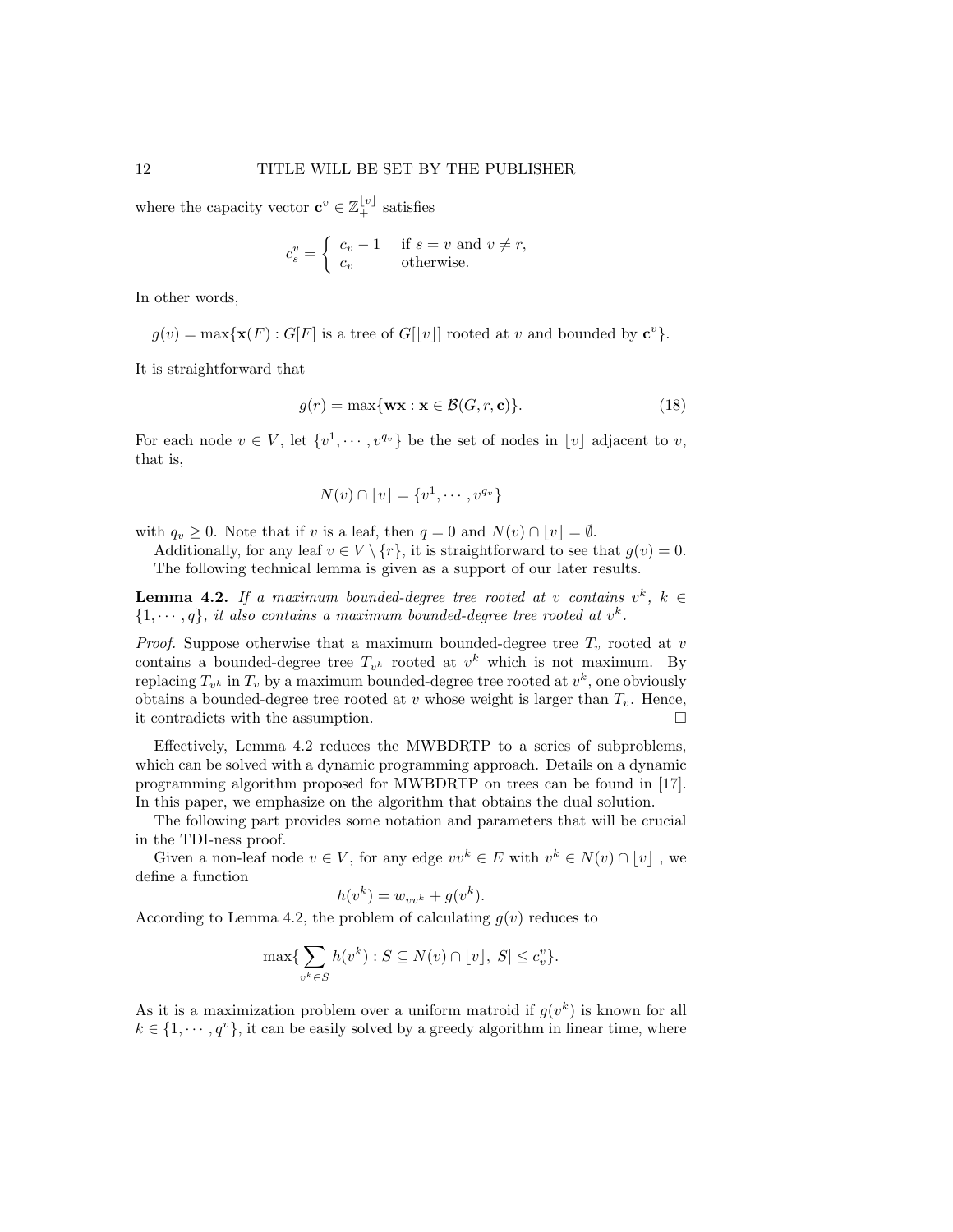at each step one selects a node  $v^k$  with the maximum non-negative  $h(v^k)$  until there is no such nodes or  $c_v^v$  nodes have been selected. Without loss of generality, assume that  $h(v^1) \ge h(v^2) \ge \cdots \ge h(v^{t_v}) > 0 \ge h(v^{t_v+1}) \ge \cdots \ge h(v^{q_v}).$  Let

 $j_v = \min\{t_v, c_v^v\}$  for non-leaf node  $v \in V$ .

The following equation holds.

$$
g(v) = \sum_{k=1}^{j_v} h(v^k)
$$
 for non-leaf node  $v \in V$ . (19)

#### 4.1.2. Dual algorithm and TDI-ness

For any  $e \in E$ , let  $\alpha_e$  be the dual variable corresponding to inequality (12) and (15) associated with e. For any  $v \in V$ , let  $\beta_v$  be the dual variable corresponding to inequality  $(13)$  and  $(14)$  associated with v. The dual linear program of  $(17)$  is

$$
\min c_r \beta_r + \sum_{e \in \delta(r)} \alpha_e
$$
\n
$$
\text{s.t. } \alpha_e + \beta_{u_e} - \sum_{e' \in \delta(v_e) \setminus \{e\}} \alpha_{e'} - (c_{v_e} - 1)\beta_{v_e} = w_e \quad \text{for all } e \text{ is not a leaf edge,}
$$
\n
$$
(20)
$$

$$
\alpha_e + \beta_{u_e} \ge w_e \qquad \text{for all } e \text{ is a leaf edge,}
$$
\n(21)

$$
\alpha_e, \beta_v \ge 0
$$
 for all  $e \in E, v \in V, (22)$ 

where for any edge 
$$
e \in E
$$
, one has  $e \in \delta(u_e) \cap E[[u_e]]$  and  $e \in \delta(v_e) \cap E[[v_e]]$ , that  
is,  $e = u_e v_e$  and  $v_e$  is the extremity of e the further away from r. Note that the  
reason why we can only use two sets of dual variables ( $\alpha$  and  $\beta$ ) is that although  
we need to define a dual variable for each inequality, (12) and (15) have similar  
forms and are associated with edges, and (13) and (14) have similar forms and are  
associated with nodes. As a result, we can combine them into only two sets rather  
than four.

Hereafter we provide a solution to the dual program, and prove its feasibility and optimality. First of all, the value of  $\beta$  can be first decided as follows

$$
\beta_v = \begin{cases} h(v^{j_v}) & \text{if } v \in V, v \text{ is not a leaf and } j_v = c_v^v, \\ 0 & \text{otherwise.} \end{cases}
$$
 (23)

By the definition of  $j_v$ , one can deduce that  $\beta_v \geq 0$  for any  $v \in V$ . For any edge  $e = u_e v_e$ , let

$$
\alpha'_{u_e v_e} = \max\{h(v_e) - \beta_{u_e}, 0\}.
$$
\n(24)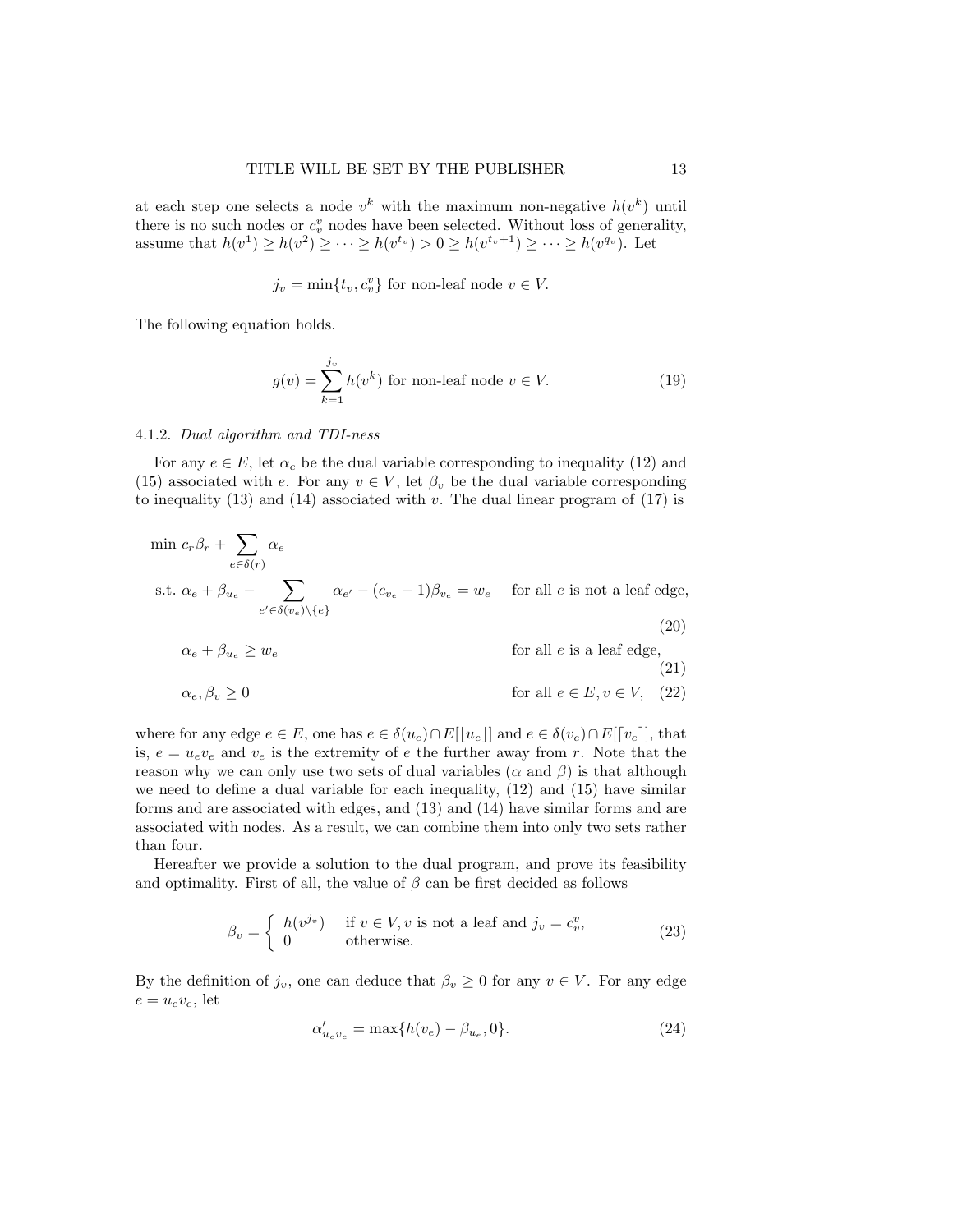Note that for any leaf edge  $u_e v_e \in E$ , since  $\beta_{u_e} = 0$  one has

$$
\begin{aligned} \alpha'_{u_e v_e} + \beta_{u_e} &= \max\{h(v_e), 0\} \\ &= \max\{w_{u_e v_e}, 0\}. \end{aligned}
$$

Consider a non-leaf node  $v \in V$ . By the definition of  $j_v, j_v \leq c_v^v$  holds, whereas from the definition of  $\beta_v$ , one also has  $\beta_v = 0$  if  $j_v < c_v^v$ . Thus

$$
j_v \beta_v = c_v^v \beta_v \tag{25}
$$

always holds. For any  $i > j_v$ , we have that  $h(v^i) \leq h(v^{j_v}) = \beta_v$  if  $j_v = c_v^v$ , whereas  $h(v^i) \leq 0 = \beta_v$  if  $j_v < c_v^v$ . Hence  $h(v^i) \leq \beta_v$  holds and thus

$$
\alpha'_{vv^i} = 0 \text{ for all } i > j_v. \tag{26}
$$

Similarly, for any  $i \leq j_v$  it can be deduced from  $h(v^i) \geq \beta_v$  that

$$
\alpha'_{vv^i} = h(v^i) - \beta_v \ge 0 \text{ for all } i \le j_v. \tag{27}
$$

Therefore, for any non-leaf node  $v \in V$ , we have

$$
g(v) = \sum_{i=1}^{j_v} h(v^i)
$$
  
= 
$$
\sum_{i=1}^{j_v} (\alpha'_{vv^i} + \beta_v) + \sum_{i=j_v+1}^{q_v} \alpha'_{vv^i}
$$
  
= 
$$
j_v \beta_v + \sum_{i=1}^{q_v} \alpha'_{vv^i}
$$
  
= 
$$
c_v^v \beta_v + \sum_{i=1}^{q_v} \alpha'_{vv^i},
$$
 (28)

where the first equality comes from  $(19)$ , the second equality is from  $(26)$  and  $(27)$ , and the last equality is from (25).

Immediately, for any non-leaf edge  $e = u_e v_e \in E$ , one has

$$
h(v_e) = w_{u_e v_e} + c_{v_e}^{v_e} \beta_{v_e} + \sum_{i=1}^{q_{v_e}} \alpha'_{v_e v_e^i}.
$$

Another result one can deduce from (28) is

$$
g(r) = c_r \beta_r + \sum_{i=1}^{q_r} \alpha'_{rr^i}.
$$
\n(29)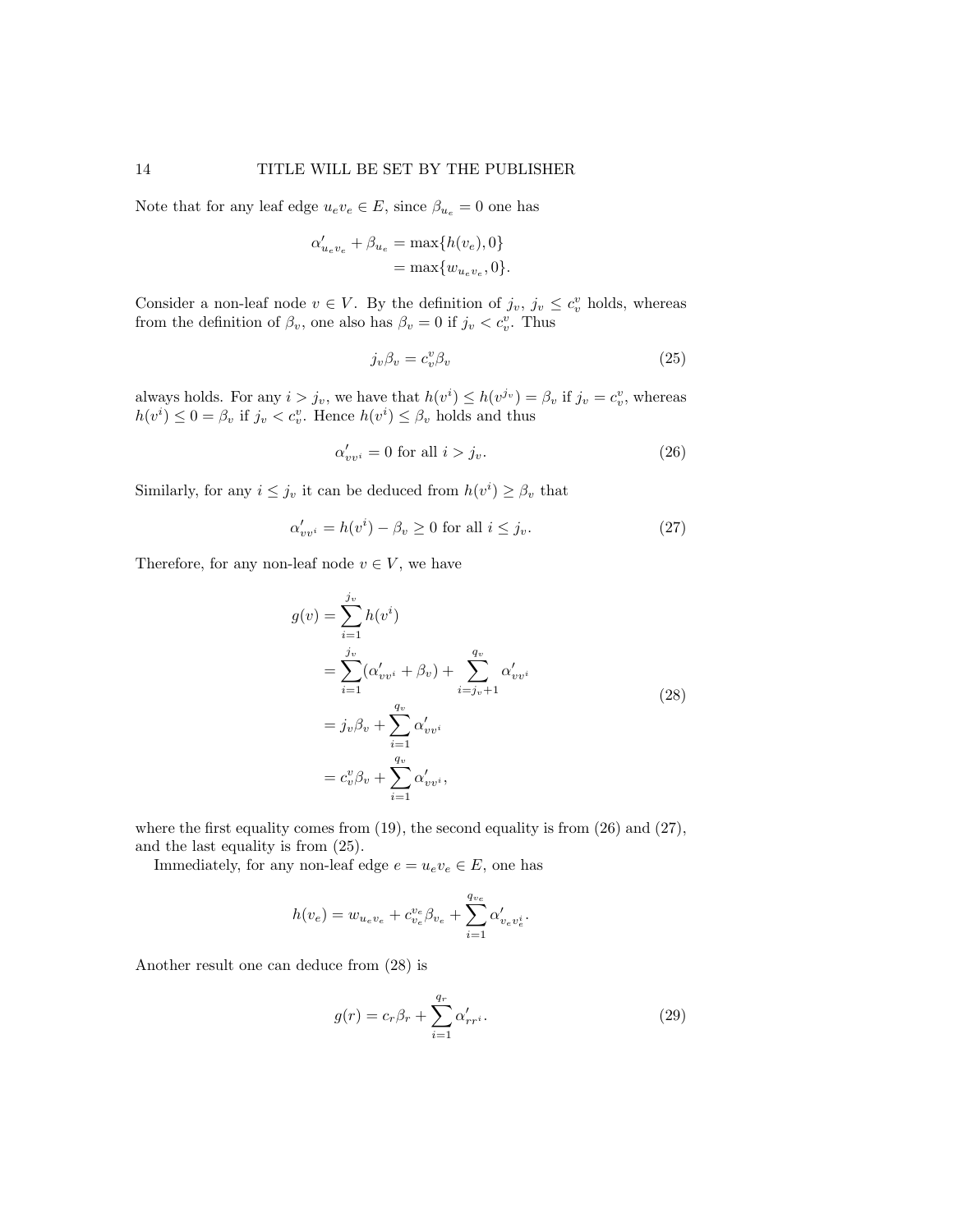Now we can construct a solution  $(\alpha, \beta)$  based on  $(\alpha', \beta)$ , and then prove that it is dual-feasible, optimal, and is integral if w is integral.

For each non-leaf edge  $e = u_e v_e \in E$ , the difference between the left-hand side and right-hand side of the dual constraint (20) associated with e and  $(\alpha', \beta)$  is denoted as

$$
d^{(\alpha',\beta)}(e) = \alpha'_{u_e v_e} + \beta_{u_e} - (w_{u_e v_e} + c_{v_e}^{v_e} \beta_{v_e} + \sum_{i=1}^{q_{v_e}} \alpha'_{v_e v_e^i})
$$
  
= 
$$
\max\{h(v_e) - \beta_{u_e}, 0\} + \beta_{u_e} - h(v_e)
$$
  
= 
$$
\max\{\beta_{u_e} - h(v_e), 0\}.
$$

Let the set of non-leaf edges that satisfy  $d^{(\alpha',\beta)}(e) = \beta_{u_e} - h(v_e) > 0$  be

$$
F = \{ e \in E : d^{(\alpha', \beta)}(e) > 0, e \text{ is a non-leaf edge} \}.
$$

Now we show that there exists a vector  $\Delta \in \mathbb{R}^E_+$  such that  $\alpha = \alpha' + \Delta$  and  $(\alpha, \beta)$ is dual-feasible and optimal. Algorithm 1 computes the vector  $\pmb{\Delta}.$ 

| <b>Algorithm 1:</b> Algorithm on trees to obtain $\Delta$                                  |
|--------------------------------------------------------------------------------------------|
| <b>Input</b> : Tree $G = (V, E)$ and $h(v)$ for all $v \in V$ .                            |
| Output: $\Delta$ .                                                                         |
| begin                                                                                      |
| Set $\Delta = 0$ .                                                                         |
| while $F \neq \emptyset$ do                                                                |
| Take an edge $e = u_e v_e \in F$ such that $P_{ru_e} \cap F = \emptyset$ .<br>$\mathbf{2}$ |
| Pick one path $P_{v_e v_l}$ between $v_e$ and any leaf $v_l \in  v_e $ .<br>3              |
| For each edge in $e' \in P_{v_e v_l}$<br>$\overline{4}$                                    |
| Set $\Delta_{e'} = \Delta_{e'} + d^{(\alpha',\beta)}(e)$ .<br>5                            |
| Set $F = F \setminus \{e\}.$<br>6                                                          |
|                                                                                            |

The feasibility and optimality of  $(\alpha, \beta)$  can then be proved.

**Proposition 4.3.**  $(\alpha, \beta)$  is an optimal dual solution to (17).

*Proof.* For each non-leaf edge  $e = u_e v_e$ , one clearly has

$$
d^{(\alpha,\beta)}(e) = d^{(\alpha',\beta)}(e) + \Delta_{u_e v_e} - \sum_{i=1}^{q_{v_e}} \Delta_{v_e v_e^i}.
$$

For any non-leaf edge  $e = u_e v_e$ , Algorithm 1 guarantees that

$$
\Delta_e + d^{(\alpha',\beta)}(e) = \sum_{i=1}^{q_{ve}} \Delta_{v_e v_e^i}.
$$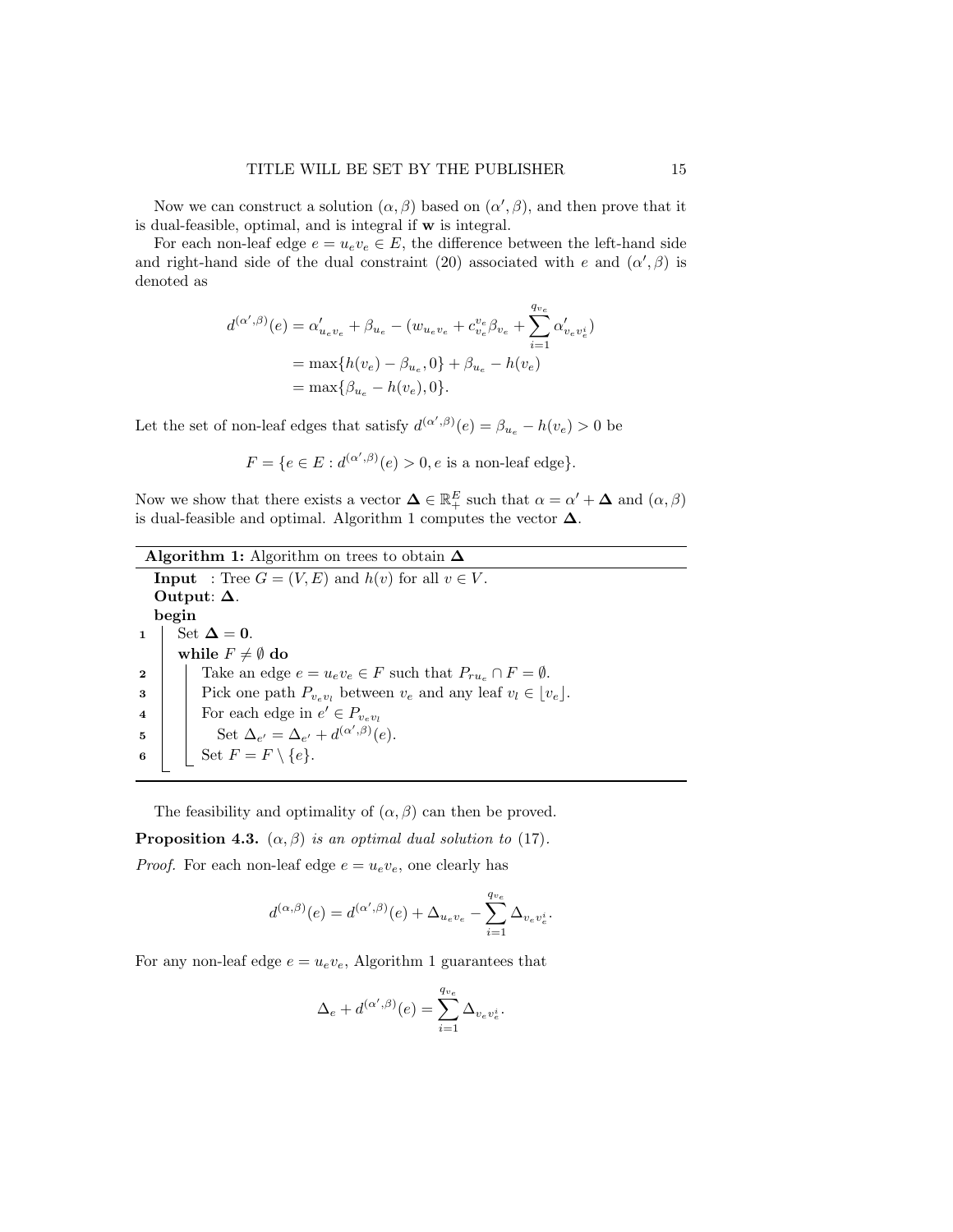As a result, one has

$$
d^{(\alpha,\beta)}(e) = d^{(\alpha',\beta)}(e) + \Delta_{u_e v_e} - \sum_{i=1}^{q_{v_e}} \Delta_{v_e v_e^i}
$$
  
= 0.

Hence, all the equations in (20) are satisfied by  $(\alpha, \beta)$ .

Furthermore, for any leaf edge  $e = u_e v_e \in E$ , as  $\beta_{u_e} = 0$ ,  $\alpha'_e = \max\{w_e, 0\}$  and  $\Delta_e \geq 0$ , we then have

$$
\alpha_e + \beta_{u_e} = \alpha'_e + \Delta_e
$$
  

$$
\geq w_e,
$$

which indicates that all inequalities (21) are satisfied.

In addition, for any  $e \in E$ ,  $\alpha'_e, \Delta_e \geq 0$  leads to  $\alpha_e \geq 0$ . Therefore,  $(\alpha, \beta)$  is dual-feasible.

Notice that for any edge  $rr^i \in \delta(r)$ , Algorithm 1 also guarantees  $\Delta_{rr^i} = 0$ . Combining with (28) and (29) gives us the following equation

$$
c_r \beta_r + \sum_{i=1}^{q_r} \alpha_{rr^i} = c_r \beta_r + \sum_{i=1}^{q_r} \alpha'_{rr^i}
$$

$$
= g(r).
$$

This implies that  $(\alpha, \beta)$  is dual-optimal according to (18).

Theorem 4.1 can then be proved based on Proposition 4.3.

*Proof of Theorem 4.1.* According to Proposition 4.3,  $(\alpha, \beta)$  is an optimal dual solution to (17). Moreover,  $\alpha$  and  $\beta$  are obtained by additions and subtractions involving only the components of **w**. So  $(\alpha, \beta)$  is integral if **w** is integral, which completes our proof.

To summarize, MWBDRTP on trees can be reduced to a series of subproblems, and it thus can be solved using dynamic programming. An enhanced formulation incorporating some of the proposed new constraints has been proved to be TDI by showing that a integral dual optimal solution can always be obtained using a dual algorithm whenever the weights are integral.

Furthermore, in the characterization of  $\mathcal{B}(G, r, c)$  on trees, the upload capacity inequalities (10) play a important role, which is present in the form of (13). On the other hand, rooted matching-partition inequalities contribute little to the characterization, as the only facet-defining ones are a subset of connectivity inequalities in the form of (12).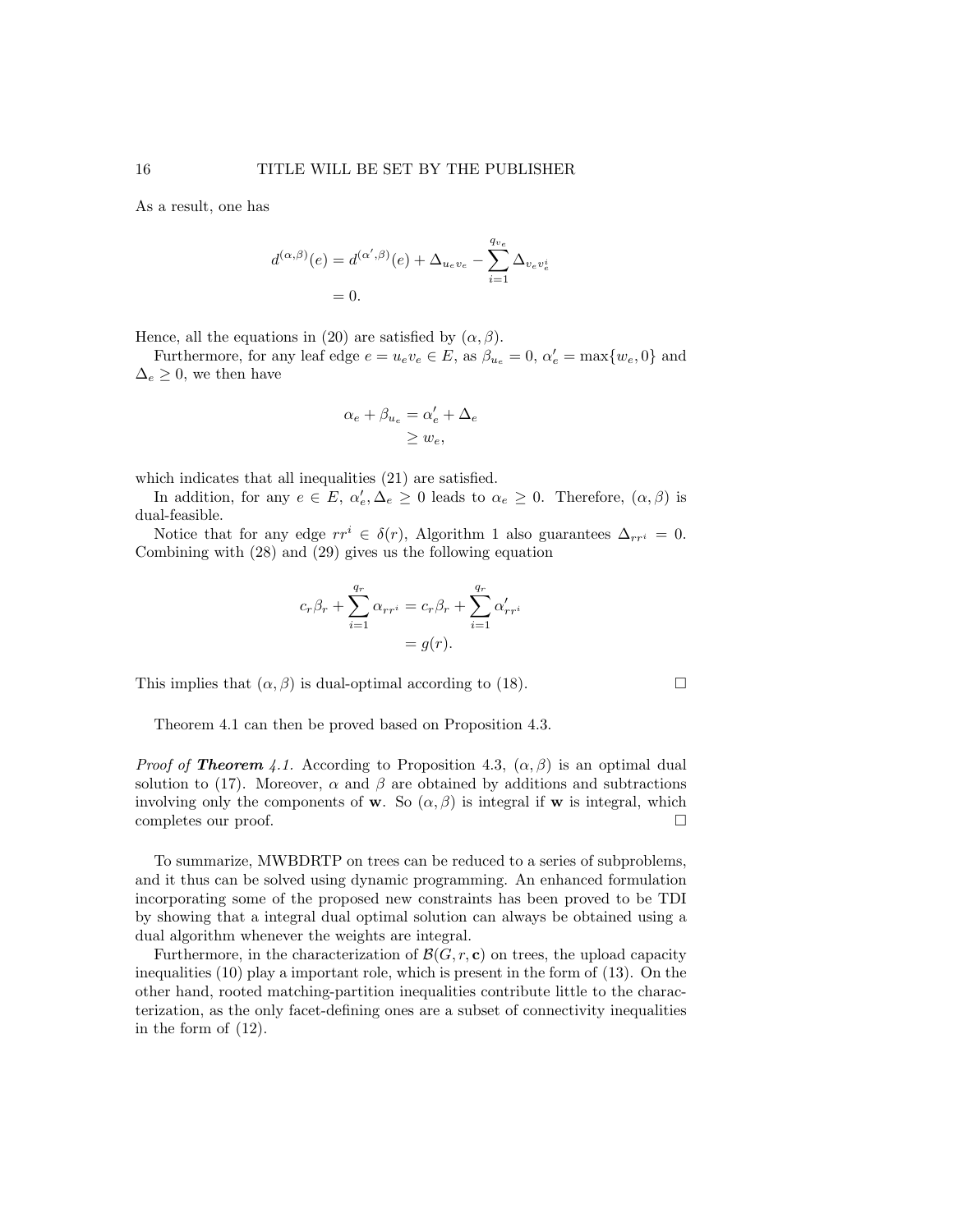#### 4.2. On cycles

On cycles, the characterization of  $\mathcal{B}(G, r, c)$  needs to be considered in the following four different cases depending on the capacity of r and and whether the node set  $O$  is empty:

(1)  $c_r = 1$  and  $O = \{v_o\};$ (2)  $c_r \geq 2$  and  $O = \{v_o\};$ (3)  $c_r \geq 2$  and  $O = \emptyset$ ; (4)  $c_r = 1$  and  $O = \emptyset$ .

Note that according to Assumption 1,  $0 \leq 1$  holds for cycles.

First of all, some notation needs to be introduced as preparation for the proof. For any edge  $e \in E$ , let

$$
\mathcal{M}_e = \{ (M, \pi) \in \mathcal{MP}(G) : e \in M \},
$$
  

$$
\mathcal{P}_e = \{ (M, \pi) \in \mathcal{MP}(G) : e \in E(\pi) \setminus \delta(O) \}.
$$

Intuitively,  $\mathcal{M}_e$  consists of all rooted matching-partitions in which  $e$  is present as a matching edge, whereas  $\mathcal{P}_e$  consists of all rooted matching-partitions in which e is present in the cut between partitions and is not in  $\delta(O)$ . Since G is a cycle, we can assume without loss of generality that

$$
V = \{r, v_1, \dots, v_{n-1}\},
$$
  
\n
$$
E = \{e_1 = rv_1, e_n = rv_{n-1}\} \cup \{e_i = v_{i-1}v_i : i \in \{2, \dots, n-1\}\}.
$$

The methodology of the proof is similar to the one for the case on trees. Particularly, for the first case, the same TDI-system composed of (12)-(16) can be used to characterized  $\mathcal{B}(G, r, c)$ . For the other three cases, an algorithm is devised for each of them to obtain a dual solution that is proved to be optimal and integral if the edge weights are integral.

The proof of the third case is demonstrated in the next part as an example. Proofs for the other cases are constituted of similar process, and can be found in [17].

#### 4.2.1. Primal and dual formulations

In the case with  $c_r \geq 2$  and  $O = \emptyset$ , all the capacity constraints (3) are redundant because  $|\delta(v)| \leq c_v$  for all  $v \in V$ . The only pertinent subtour elimination inequality in (2) is  $x(E) \leq |E| - 1$ , while the others are redundant. Thus, the primal linear program for MWBDRTP which include inequalities (1)-(5) and the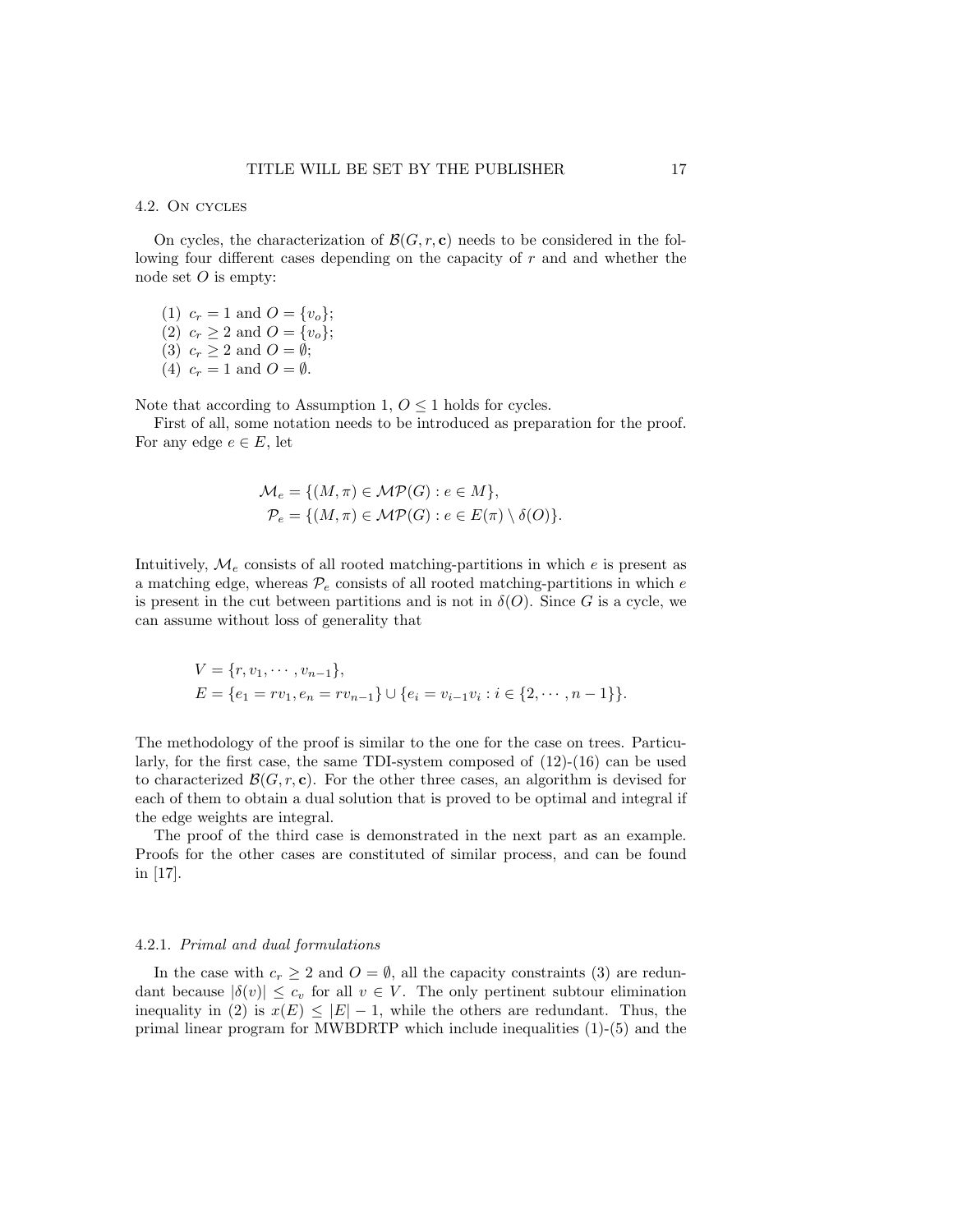rooted matching-partition inequalities (9) can be rewritten as follows.

max wx

$$
\text{s.t. } \mathbf{x}(E) \le |E| - 1,\tag{30}
$$

 $\mathbf{x}(M) - \mathbf{x}(E(\pi)) \leq 0$  for all  $(M, \pi) \in \mathcal{MP}(G)$ , (31)

$$
x_e \le 1 \qquad \text{for all } e \in E,\tag{32}
$$

$$
x_e \ge 0 \t\t \text{for all } e \in E. \t\t (33)
$$

Therefore the polytope

$$
P_C(G, r, \mathbf{c}) = \{ \mathbf{x} \in \mathbb{R}^E : \mathbf{x} \text{ satisfies } (30) - (33) \}
$$

is a formulation for  $\mathcal{B}(G, r, \mathbf{c})$  if G is a cycle,  $c_r \geq 2$  and  $O = \emptyset$ . Hereafter we show that the system composed of (30)-(33) is TDI.

Consider the linear program

$$
\max\{\mathbf{wx} : \mathbf{x} \in P_C(G, r, \mathbf{c})\},\tag{34}
$$

where  $\mathbf{w} \in \mathbb{R}^E$ . Let  $\alpha$  be the dual variable corresponding to constraint (30). For any rooted matching-partition  $(M, \pi) \in \mathcal{MP}(G)$ , let  $\beta_{(M,\pi)}$  be the dual variable corresponding to constraint (31) associated with  $(M, \pi)$ . For any  $e \in E$ , let  $\gamma_e$ be the dual variable corresponding to constraint  $(32)$  associated with  $e$ . The dual linear program of (34) is as follows.

$$
\min (|E| - 1)\alpha + \sum_{e \in E} \gamma_e
$$
\n
$$
\text{s.t. } \alpha + \sum_{(M,\pi) \in \mathcal{M}_e} \beta_{(M,\pi)} - \sum_{(M,\pi) \in \mathcal{P}_e} \beta_{(M,\pi)} + \gamma_e \ge w_e \quad \text{for all } e \in E,
$$
\n
$$
\alpha, \beta, \gamma \ge 0.
$$
\n(36)

Given an edge-weight vector  $\mathbf{w} \in \mathbb{R}^E$ , let the set of edges with positive weights be

$$
E_{+}(\mathbf{w}) = \{e \in E : w_e > 0\},\
$$

and let the set of edges with negative weights be

$$
E_{-}(\mathbf{w}) = \{e \in E : w_e < 0\},\
$$

and

$$
E_0(\mathbf{w}) = \{e \in E : w_e = 0\}
$$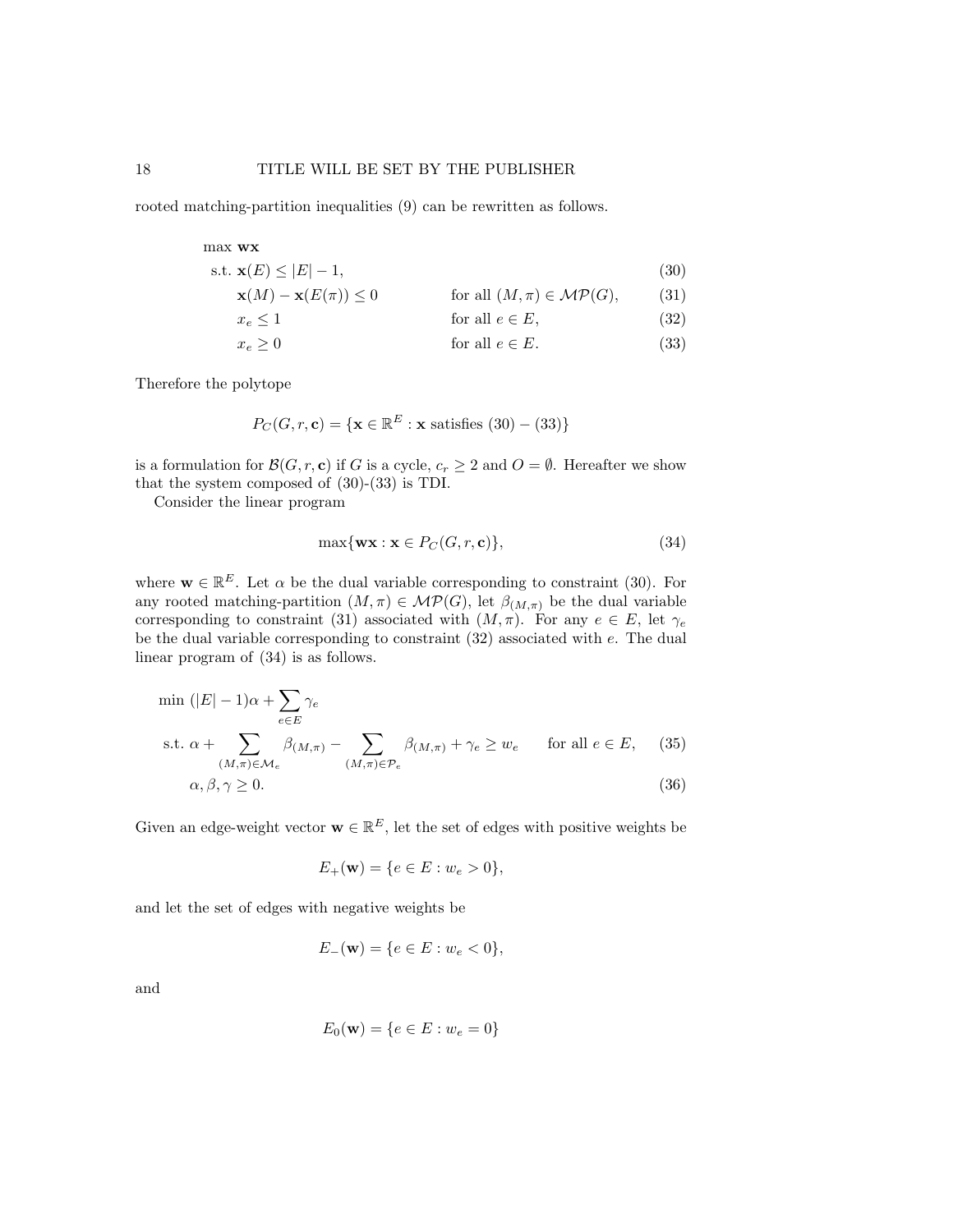#### 4.2.2. Dual algorithm

In order to present the dual algorithm, we introduce a notion called alternating edge set. An alternating edge set  $F(\mathbf{w})$  regarding the weight vector  $\mathbf{w} \in \mathbb{R}^E$  is defined as

$$
F(\mathbf{w}) = F_+(\mathbf{w}) \cup F_-(\mathbf{w}),
$$

with

$$
F_{+}(\mathbf{w}) = \{e_{j_1}, \cdots, e_{j_q}\},
$$
  

$$
F_{-}(\mathbf{w}) = \{e_{k_1}, \cdots, e_{k_{q+1}}\},
$$

such that it satisfies the following conditions

$$
q \ge 1,
$$
  
\n
$$
F_{+}(\mathbf{w}) \subseteq E_{+}(\mathbf{w}),
$$
  
\n
$$
F_{-}(\mathbf{w}) \subseteq E_{-}(\mathbf{w}),
$$
  
\n
$$
k_{i} < j_{i} < k_{i+1} \text{ for } i \in \{1, \cdots, q\}.
$$

The alternating edge set  $F(\mathbf{w})$  can then be written as

$$
F(\mathbf{w}) = \{e_{k_1}, e_{j_1}, \cdots, e_{k_q}, e_{j_q}, e_{k_{q+1}}\}.
$$

Since in the remaining part of this paper, the weight vector  $\bf{w}$  is always clear from the context, therefore F (or  $F_+, F_-,$  respectively) is used instead of  $F(\mathbf{w})$ (or  $F_+(\mathbf{w})$ ,  $F_-(\mathbf{w})$ , respectively) for the sake of simplicity.

It is trivial to see that there exists a rooted matching-partition  $(M, \pi) \in \mathcal{MP}(G)$ such that  $M = F_+$  and  $E(\pi) = F_-$ . Particularly, one can obtain such a rooted matching-partition by setting  $M = F_+$  and  $\pi = \{S_0, S_1, \cdots, S_q\}$  with  $S_i =$  $\{v_{k_i}, \dots, v_{k_{i+1}-1}\}\$  for  $i \in \{1, \dots, q\}$ , and  $S_0 = V \setminus (S_1 \cup S_2 \cup \dots \cup S_q)$ . Herein, such rooted matching-partition is referred to as the rooted matching-partition associated with the alternating edge set F.

Algorithm 2 computes an alternating edge set with maximal cardinality. Note that if  $F = \emptyset$  is obtained from Algorithm 2, it implies that either  $E_-(\mathbf{w}) = \emptyset$  or the connected component containing r in  $G[E \setminus E_{-}(\mathbf{w})]$  also contains all edges in  $E_+(\mathbf{w})$ .

Based on Algorithm 2, Algorithm 3 is proposed to obtain a dual-feasible solution to (34).

Proposition 4.4. Algorithm 3 computes a dual-feasible solution to (34).

*Proof.* Algorithm 3 guarantees that for any edge  $e \in E$ , one has

$$
w_e = \alpha + \gamma_e - \delta_e + \sum_{(M,\pi) \in \mathcal{M}_e} \beta_{(M,\pi)} - \sum_{(M,\pi) \in \mathcal{P}_e} \beta_{(M,\pi)},
$$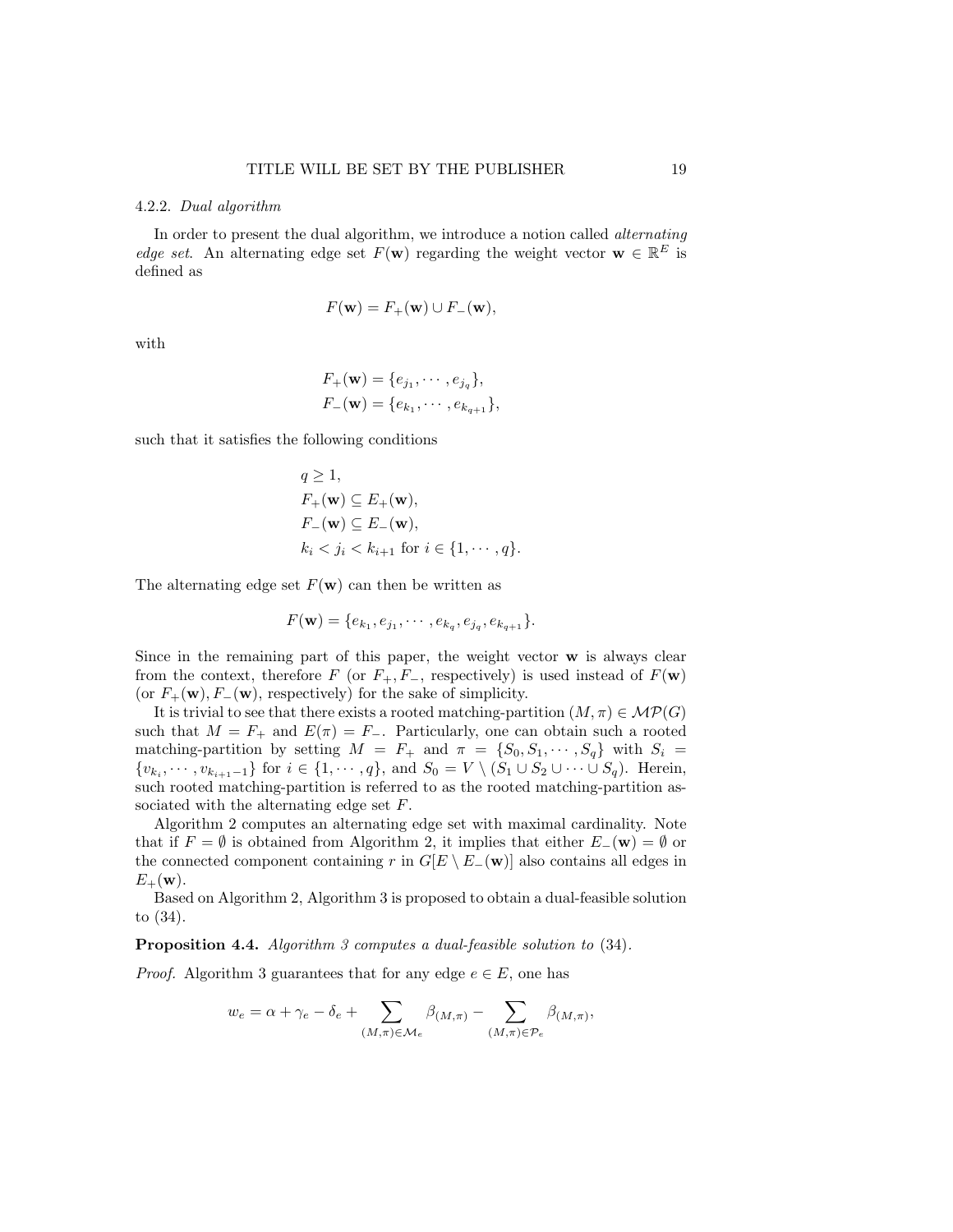Algorithm 2: Algorithm to obtain an alternating edge set on a cycle

**Input** : Cycle  $G = (V, E)$  and  $\mathbf{w} \in \mathbb{R}^E$ . Output: Alternating edge set F. begin 1 Set  $i = 1$ ,  $sign = -1$  and  $F_+ = F_- = \emptyset$ . while  $i \leq n$  do if  $sign * w_{e_i} > 0$  then if  $w_{e_i} > 0$  then  $\begin{array}{c|c|c|c} \textbf{2} & \textbf{1} & \textbf{3} & \textbf{4} \end{array}$  Add  $e_i$  to  $F_+$ else  $\begin{array}{c|c|c|c} \mathbf{3} & \mathbf{1} & \mathbf{1} & \mathbf{1} & \mathbf{1} & \mathbf{1} & \mathbf{1} & \mathbf{1} & \mathbf{1} & \mathbf{1} & \mathbf{1} & \mathbf{1} & \mathbf{1} & \mathbf{1} & \mathbf{1} & \mathbf{1} & \mathbf{1} & \mathbf{1} & \mathbf{1} & \mathbf{1} & \mathbf{1} & \mathbf{1} & \mathbf{1} & \mathbf{1} & \mathbf{1} & \mathbf{1} & \mathbf{1} & \mathbf{1} & \mathbf{1} & \mathbf{$ 4 Set  $sign = sign * -1$ 5 | Set  $i = i + 1$ if  $|F_-\|$  ≤ 1 then 6 | Set  $F = F_+ = F_- = \emptyset$ . else if  $|F_+| = |F_-|$  then  $\mathbf{7}$  | | | Remove the last edge added to  $F_+$ . 8  $F = F_+ \cup F_-.$ 

where  $\delta_e = \max\{-w_e^k, 0\}$  for any  $e \in E$ . Moreover, as all variables are non-negative according to Algorithm 3, it gives us

$$
w_e \leq \alpha + \gamma_e + \sum_{(M,\pi) \in \mathcal{M}_e} \beta_{(M,\pi)} - \sum_{(M,\pi) \in \mathcal{P}_e} \beta_{(M,\pi)}.
$$

Therefore,  $(\alpha, \beta, \gamma)$  is a dual-feasible solution to (34).

Additionally, for any edge  $e \in E_0(\mathbf{w})$ , one has

$$
\sum_{(M,\pi)\in \mathcal{M}_e}\beta_{(M,\pi)}=\sum_{(M,\pi)\in \mathcal{P}_e}\beta_{(M,\pi)}=\gamma_e=\delta_e=0.
$$

Note that  $E_0(\mathbf{w}) \neq \emptyset$  implies  $\alpha = 0$ . Correspondingly, for any edge  $e \in E_+(\mathbf{w})$ , one has

$$
\sum_{(M,\pi)\in\mathcal{P}_e}\beta_{(M,\pi)}=\delta_e=0,
$$

whereas for any edge  $e \in E_-(\mathbf{w})$ , one has

$$
\sum_{(M,\pi)\in\mathcal{M}_e} \beta_{(M,\pi)} = \gamma_e = 0.
$$
\n(37)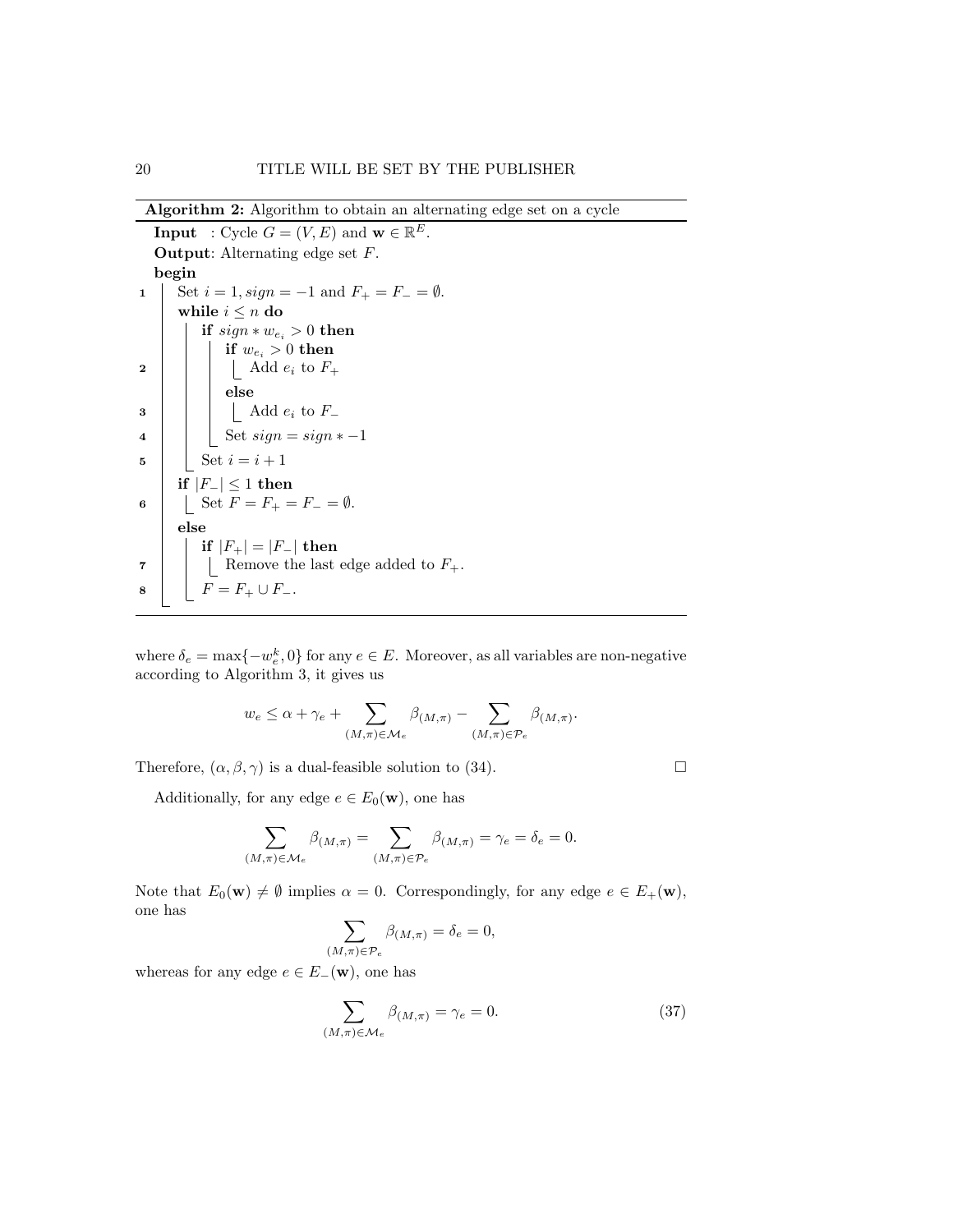Algorithm 3: Dual algorithm on cycles with  $c_r \geq 2$  and  $O = \emptyset$ **Input** : Cycle  $G = (V, E)$  and  $\mathbf{w} \in \mathbb{R}^E$ . **Output:** Dual-feasible solution  $(\alpha, \beta, \gamma)$ . begin 1 Set  $\alpha = \max\{0, \min\{w_e, e \in E\}\}.$ 

```
2 Initialize \beta = 03 Set w_e^1 = w_e - \alpha for all e \in E.
 4 Compute an alternating edge set F^1 according to \mathbf{w}^1 using Algorithm 2.
5 | Set k = 1.
         while F^k\neq\emptyset do
 6 \left| \quad \right| Set \beta_{(M^k, \pi^k)} = \min\{|w_e^k| : e \in F^k\},\ where (M^k, \pi^k) is the rooted
              matching-partition (M^k, \pi^k) associated with the alternating edge set
              F^k.
\mathbf{z} Set \mathbf{w}^{k+1} as
                                       w_e^{k+1} =\sqrt{ }J
                                                   \mathcal{L}w_e^k - \beta_{(M^k, \pi^k)}, \quad \text{for } e \in M^k,w_e^k + \beta_{(M^k, \pi^k)}, \quad \text{for } e \in E(\pi^k),w_e^k, otherwise.
 8 Compute an alternating edge set F^{k+1} according to \mathbf{w}^{k+1} using
             Algorithm 2.
9 | Set k = k + 1.
10 \left[ \begin{array}{c} \text{Set} \ \gamma_e = \max\{w_e^k, 0\} \text{ and } \delta_e = \max\{-w_e^k, 0\} \text{ for all } e \in E. \end{array} \right]
```
#### 4.2.3. Primal solution and TDI-ness

Now we are ready to to prove the TDI-ness of the system composed of (30)-(33) by showing that  $(\alpha, \beta, \gamma)$  is dual-optimal, and is integral if the weights are integral.

Theorem 4.5. The linear system composed of (30)-(33) is TDI.

Proof. Based on the dual solution, a primal feasible solution can be calculated through Algorithm 4. First, it is straightforward to see  $E^*$  induces a boundeddegree rooted tree of G in all the cases.

If  $\alpha > 0$ , according to Algorithm 3 and Algorithm 4,  $E^* = E \setminus \{e\}$  with  $\gamma_e = 0$ for some  $e \in E$ ,  $\delta_e = 0$  for any  $e \in E$ , and  $\beta_{(M,\pi)} = 0$  for any  $(M,\pi) \in \mathcal{MP}(G)$ . Hence  $\mathbf{x}^{E^*}$  satisfies

$$
\mathbf{w} \mathbf{x}^{E^*} = \sum_{e \in E^*} w_e
$$
  
= 
$$
\sum_{e \in E^*} (\alpha + \gamma_e)
$$
  
= 
$$
(|E| - 1)\alpha + \sum_{e \in E} \gamma_e.
$$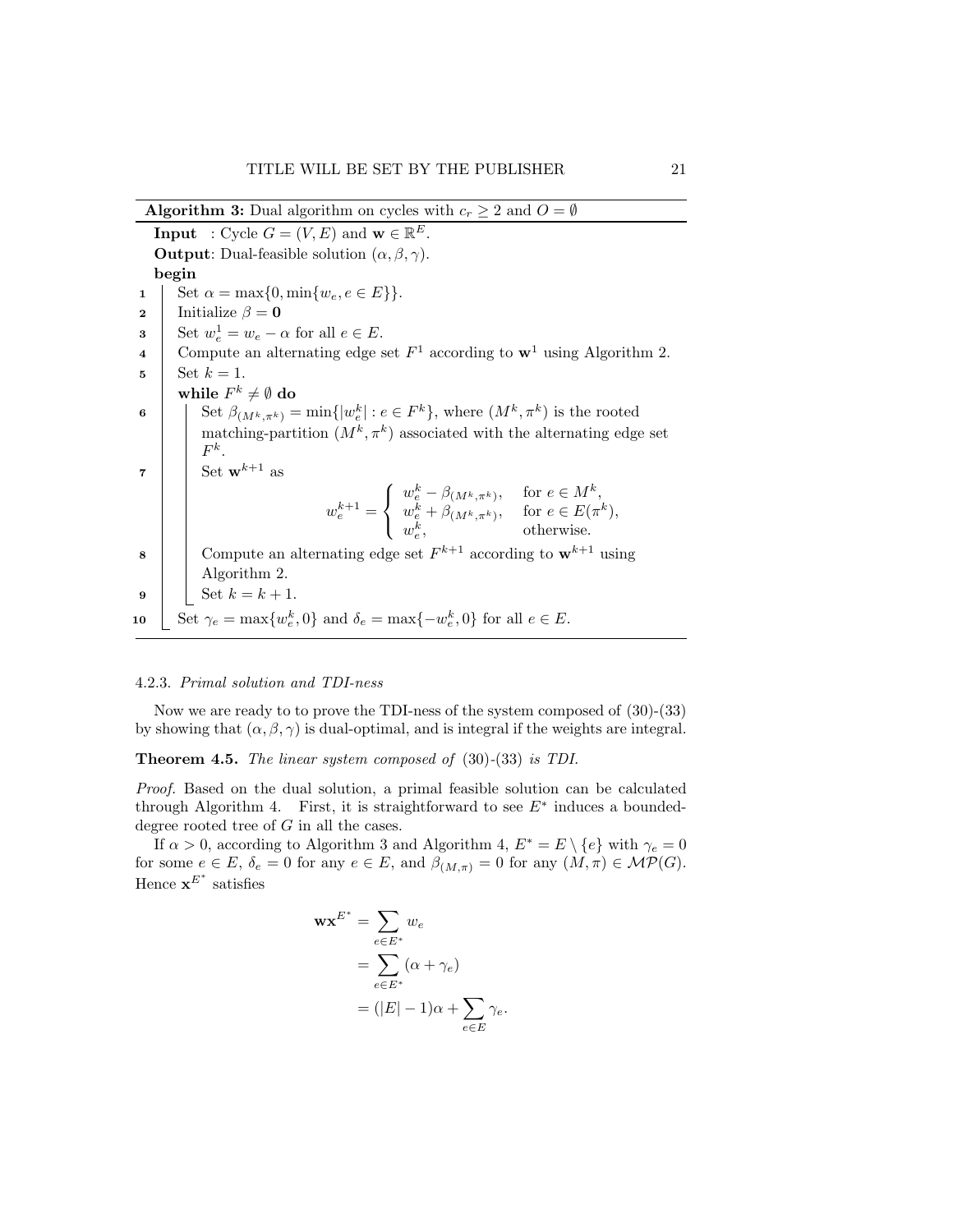Algorithm 4: Dual algorithm on cycles with  $c_r \geq 2$  and  $O = \emptyset$ 

**Input** : Cycle  $G = (V, E)$ , weight vector  $\mathbf{w} \in \mathbb{R}^E$  and dual-feasible solution  $(\alpha, \beta, \gamma)$ **Output:** Primal-feasible solution  $x^{E^*}$ . begin if  $\alpha > 0$  then 1  $\mid \quad \mid E^* = E \setminus \{e\}$ , where *e* is an arbitrary edge with  $\gamma_e = 0$ . else if  $\max\{\gamma_e : e \in E\} = 0$  then 2 | Set  $E^* = \emptyset$ . else 3 W.l.o.g., let  $e = e_a, a \in \{1, \dots, n-1\}$  be the edge with  $\gamma_{e_a} > 0$  such that  $\gamma_{e_i} \geq 0$  for  $i \in \{1, \dots, a\}$  and a is maximized. 4 Then let  $e_b, b \in \{a, \dots, n-1\}$  be the edge in  $E_+(\mathbf{w})$  such that  $w_{e_i} \geq 0$  for  $i \in \{a, a+1, \dots, b\}$  and b is maximized. 5 | Let  $P_{re_b} = \{e_1, \dots, e_b\}.$ 6 Due to the symmetry of cycle, one can reverse the indices of the edges and apply the previous process to obtain  $P_{re_{b'}} = \{e_n, e_{n-1}, \dots, e_{b'}\}.$ For the sake of homogeneity, we set  $P_{re_{b'}} = \emptyset$  if such path does not exist. if  $P_{re_b} \cap P_{re_{b'}} = \emptyset$  then 7  $\left| \begin{array}{c} \end{array} \right|$   $E^* = P_{re_b} \cup P_{re_{b'}}$ . else 8  $E^* = P_{re_b}.$ 

Thus,  $\mathbf{x}^{E^*}$  and  $(\alpha, \beta, \gamma)$  are optimal.

If  $\alpha = 0$  and  $\max{\gamma_e : e \in E} = 0$ , since  $E^* = \emptyset$  according to Algorithm 4, one immediately gets

$$
\mathbf{w} \mathbf{x}^{E^*} = (|E| - 1)\alpha + \sum_{e \in E} \gamma_e = 0.
$$

Thus,  $\mathbf{x}^{E^*}$  and  $(\alpha, \beta, \gamma)$  are also optimal in this case.

If  $\alpha = 0$  and  $\max\{\gamma_e : e \in E\} > 0$ ,

Algorithm 4 guarantees that for all  $(M, \pi) \in \mathcal{MP}$  with  $\beta_{(M,\pi)} > 0$ , the following equation holds,

$$
|P_{re_b} \cap E(\pi)| = |P_{re_b} \cap M|.
$$

Detailed proof of this equation can be found in [17]. Consequently, one also has

$$
|E^* \cap E(\pi)| = |E^* \cap M|,
$$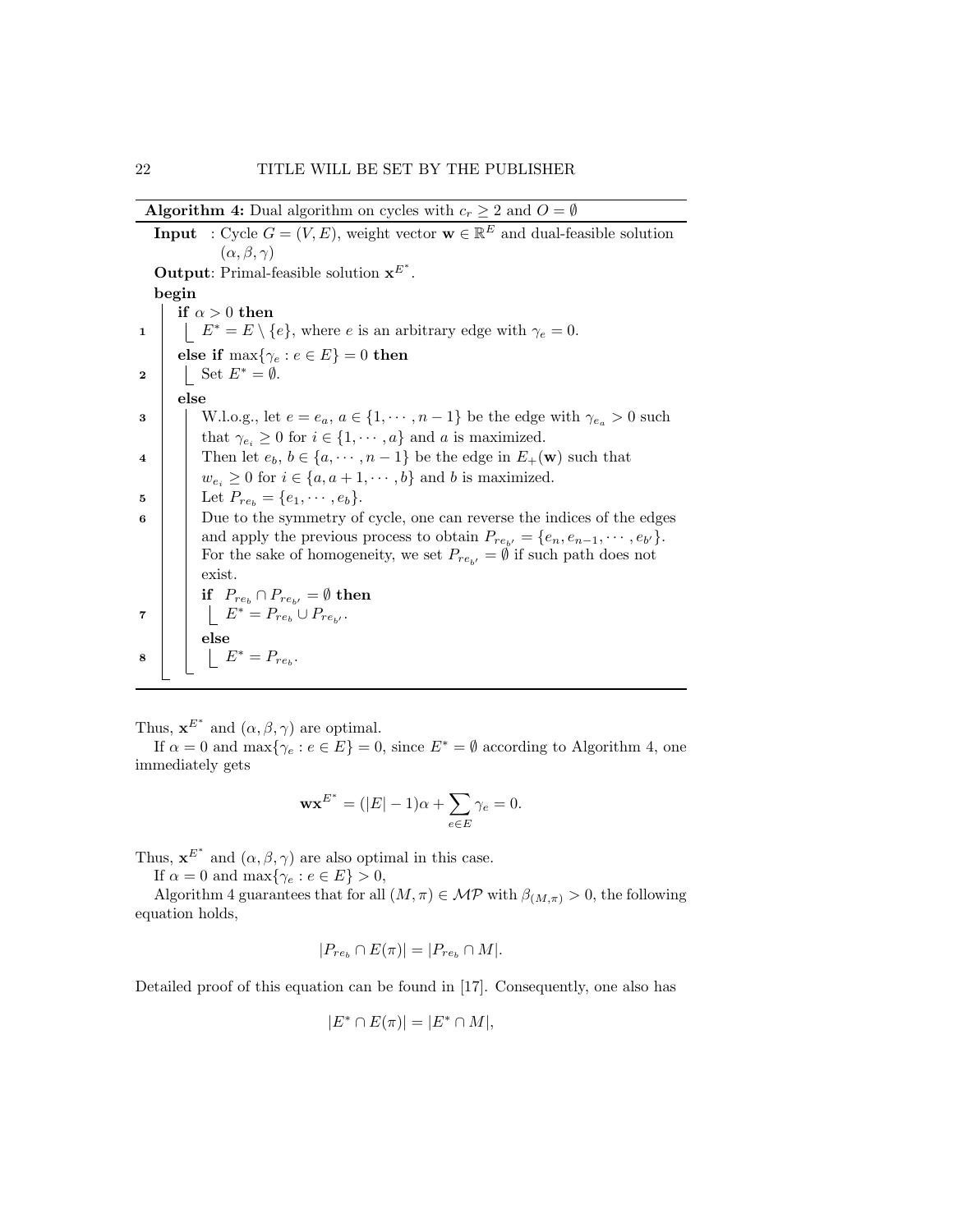which leads to

$$
\sum_{e \in E^*} \left( \sum_{(M,\pi) \in \mathcal{M}_e} \beta_{(M,\pi)} - \sum_{(M,\pi) \in \mathcal{P}_e} \beta_{(M,\pi)} \right) = \sum_{(M,\pi) \in \mathcal{MP}(G)} (|E^* \cap M| - |E^* \cap E(\pi)|) \beta_{(M,\pi)} = 0.
$$

Hence it can be deduced that

$$
\begin{aligned} (|E|-1)\alpha + \sum_{e \in E} \gamma_e &= \sum_{e \in E} \gamma_e \\ &= \sum_{e \in E^*} \gamma_e \\ &= \sum_{e \in E^*} (w_e - \sum_{(M,\pi) \in \mathcal{M}_e} \beta_{(M,\pi)} + \sum_{(M,\pi) \in \mathcal{P}_e} \beta_{(M,\pi)}) \\ &= \sum_{e \in E^*} w_e \end{aligned}
$$

Therefore,  $\mathbf{x}^{E^*}$  and  $(\alpha, \beta, \gamma)$  are always feasible and optimal. Finally, vectors  $\alpha$ ,  $\beta$ and  $\gamma$  are obtained by additions and subtractions involving only the components of w. So  $(\alpha, \beta, \gamma)$  is integral if w is integral, which completes our proof.

Besides, in [17] it is shown that there exist upload-capacity inequalities and rooted matching-partition inequalities on trees and cycles with Chvátal-Gomory rank at least 2. This indicates that the characterization of  $\mathcal{B}(G, r, c)$  on trees and cycles cannot be trivially obtained as the first Chvátal closure of the polytope defined by  $(1)$  -  $(5)$ .

### 5. Decomposition at the root

Consider a connected graph  $G = (V, E)$  where r is an articulation node, such that G is a 1-sum of  $G_1 = (V_1, E_1)$  and  $G_2 = (V_2, E_2)$  at r. Given a vector **x** in  $\mathbb{R}^E$ , let  $\mathbf{x}^i$  be the restriction of  $\mathbf{x}$  to  $G_i$ ,  $i = 1, 2$ . Additionally, let the capacity vector on graph  $G_i$  be  $\mathbf{c}^i \in \mathbb{Z}^{V_i}$ , such that  $c_v^i = c_v$  for any  $v \in V_i, i = 1, 2$ . The following polytope

$$
P_R(G, r, \mathbf{c}) = \{ \mathbf{x} \in \mathbb{R}^E : \mathbf{x}^1 \in \mathcal{B}(G_1, r, \mathbf{c}^1), \mathbf{x}^2 \in \mathcal{B}(G_2, r, \mathbf{c}^2), \mathbf{x}(\delta(r)) - c_r \le 0 \}
$$

and  $\mathcal{B}(G, r, c)$  can be proved to be identical in this case.

## Theorem 5.1.  $P_R(G, r, c) = \mathcal{B}(G, r, c)$ .

*Proof.* It is straightforward to see that  $P_R(G, r, \mathbf{c}) \cap \mathbb{Z}^E = \mathcal{B}(G, r, \mathbf{c}) \cap \mathbb{Z}^E$ , or in other words, a bounded-degree rooted tree of G is composed of two bounded-degree rooted trees of  $G_1$  and  $G_2$  respectively.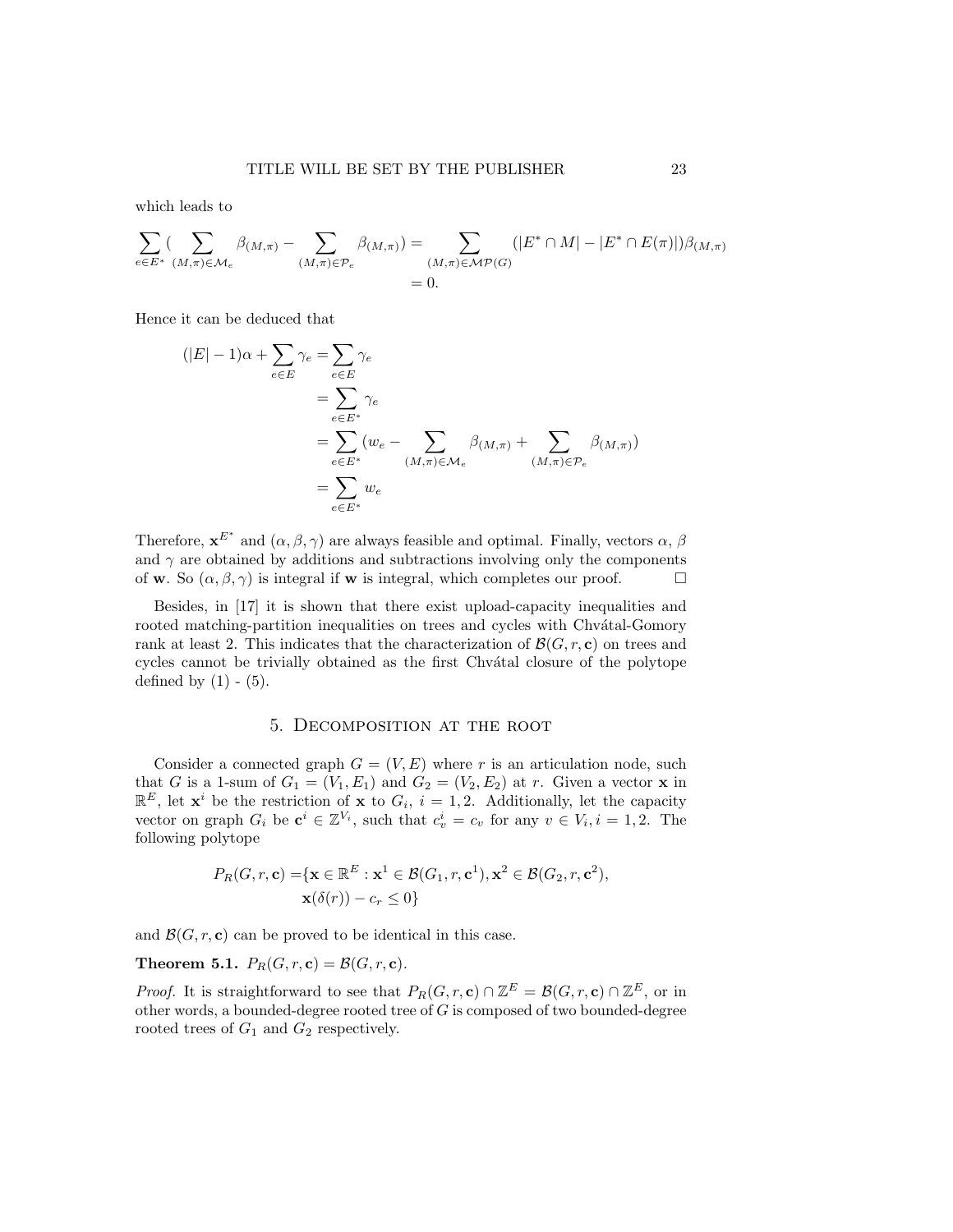

FIGURE 1. Counter example of decomposition involving two 2connected components

Assume that there exists a fractional extreme point  $\bar{\mathbf{x}}$  in  $P_R(G, r, \mathbf{c})$ . Let  $S(\bar{\mathbf{x}})$ be the linear system of equations that defines  $\bar{x}$ . Without loss of generality, assume that  $S(\bar{x})$  contains |E| equations (whose coefficient matrix has full rank).

It can be deduced that  $\mathbf{x}(\delta(r)) - c_r = 0$  is in  $S(\mathbf{\bar{x}})$ . Otherwise,  $S(\mathbf{\bar{x}})$  must contain  $|E_1|$  and  $|E_2|$  equations with respect to  $G_1$  and  $G_2$  respectively. From the integrality of  $\mathcal{B}(G_1, r, c^1)$  and  $\mathcal{B}(G_2, r, c^2)$ , one has  $\overline{\mathbf{x}}^1$  and  $\overline{\mathbf{x}}^2$  are integral and thus  $\bar{x}$  is integral which forms a contradiction.

Therefore,  $S(\bar{\mathbf{x}})$  contains  $\mathbf{x}(\delta(r)) - c_r = 0$  and other  $|E| - 1$  equations with respect to only  $G_1$  or  $G_2$ . Without loss of generality, assume that  $S(\bar{\mathbf{x}})$  contains  $|E_1|$  equations with respect to  $G_1$  and  $|E_2| - 1$  equations with respect to  $G_2$ , which is denoted by  $S_1(\overline{x})$  and  $S_2(\overline{x})$ . Since  $\mathcal{B}(G_1, r, c^1)$  is integral,  $S_1(\overline{x})$  must define an integral point, that is,  $\bar{\mathbf{x}}^1$  is integral, and hence  $\bar{\mathbf{x}}^1(\delta(r))$  is also integral. Furthermore, since  $S_2(\bar{x})$  and  $\mathbf{x}(\delta_{G_2}(r)) - (c_r - \bar{x}^1(\delta(r))) = 0$  admits a feasible solution  $\bar{x}^2$ , there must also exist an integral solution  $x^{2,*}$  which satisfies the same equations. Combining  $\bar{\mathbf{x}}^1$  and  $\mathbf{x}^{2,*}$  gives us an integral point that satisfies  $S(\bar{\mathbf{x}})$ which forms a contradiction.

Thus  $P_R(G, r, \mathbf{c})$  is integral and therefore  $P_R(G, r, \mathbf{c}) = \mathcal{B}(G, r, \mathbf{c})$ .

On the other hand, if the articulation node is not  $r$ , this decomposition will not work as straightforwardly.

Take the graph in Figure 1 as an example. The following inequality

$$
x_e - \mathbf{x}(\delta(S)) \le 0 \tag{38}
$$

defines a facet of  $\mathcal{B}(G, r, c)$ . Inequality (38) has variables associated with edges in both  $G_1$  and edges in  $G_2$ . Hence if one wants to decompose G into  $G_1$  and  $G_2$ , inequalities such as (38) should be included in addition to the simple combination of polytopes respecting  $G_1$  and  $G_2$ .

Similarly, it can also be deduced that the inequality

$$
\mathbf{x}(E[S]) - (|S| - 1)\mathbf{x}(\delta(S)) \le 0
$$

defines another facet of  $\mathcal{B}(G, r, c)$  and it involves edges in both  $G_1$  and  $G_2$  as well.

Furthermore, consider the graph in Figure 2. Denote an edge set  $M$  as  $M =$  ${e_1, e_2, e_3}$ , a partition of V as  $\pi = \{S_0, S_1, S_2, S_3\}$ . Let the set of edges between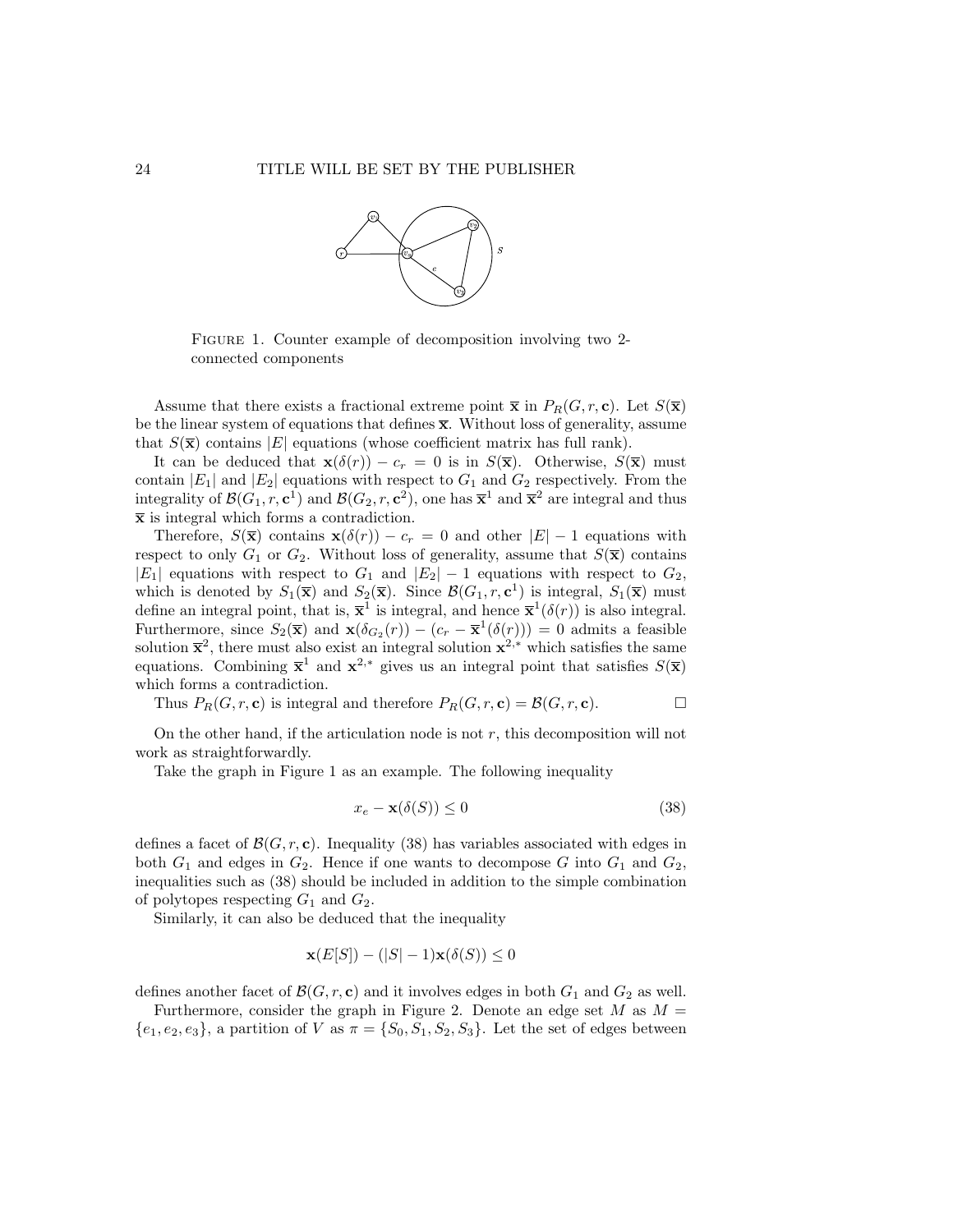

Figure 2. Counter example of decomposition involving rooted matching-partition inequalities



FIGURE 3. Counter example of decomposition involving other inequalities

two different partition classes be  $E(\pi) = \{e_4, e_5, e_6, e_7\}$ . Even when disregarding the capacity factor, it can be proved that the following rooted matching-partition inequality

$$
\mathbf{x}(M) - \mathbf{x}(E(\pi)) \le 0 \tag{39}
$$

defines a facet of  $\mathcal{B}(G, r, c)$ .

Beside the inequalities introduced previously, there are more inequalities can be found to be facet-defining, which involves the factor of capacity. Given a graph as demonstrated in Figure 3A with  $c_u = c_v = 2$  and capacity of any other nodes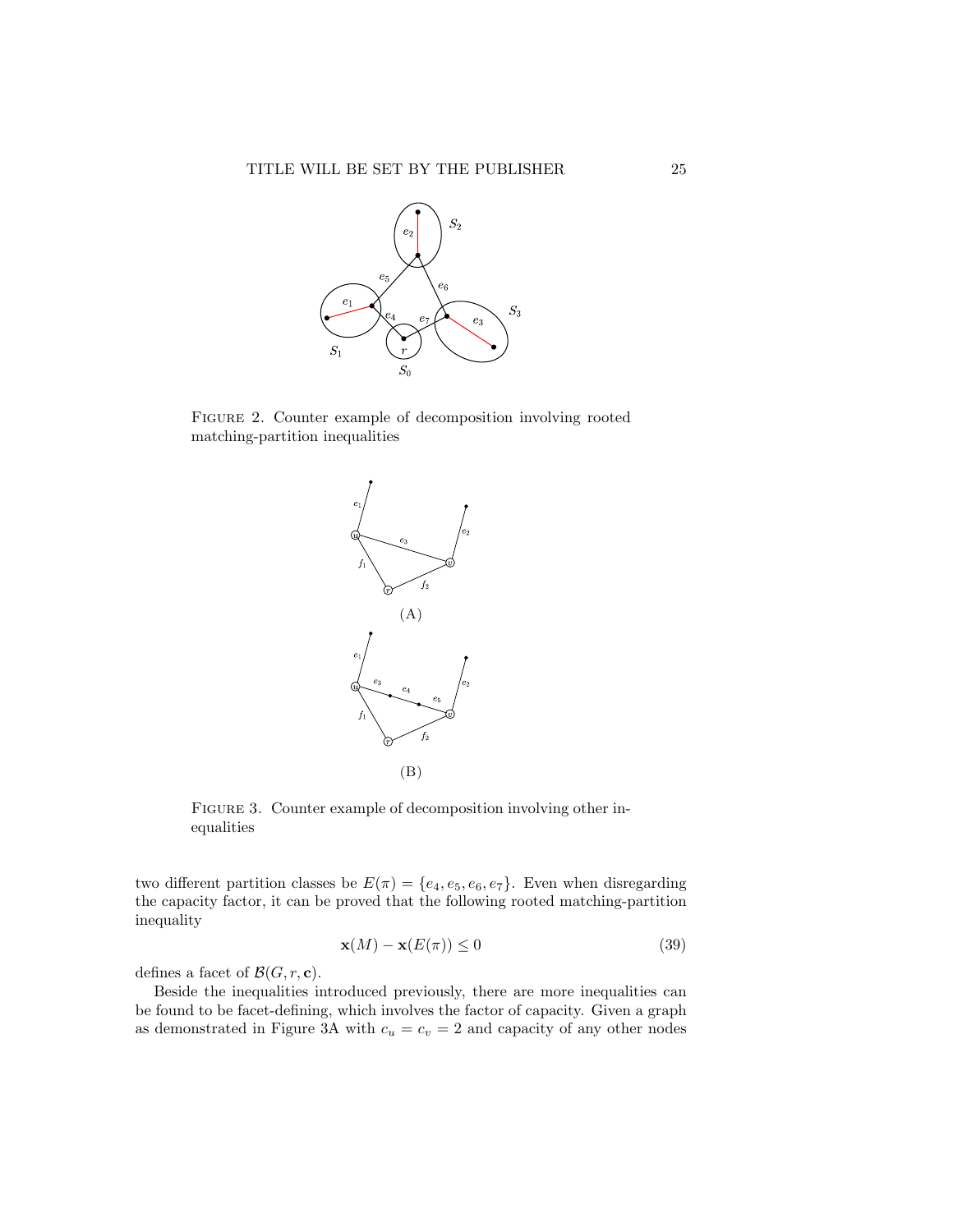being sufficiently large, one has an inequality

$$
x_{e_1} + x_{e_2} - x_{f_1} - x_{f_2} \le 0,
$$

which is facet-defining.

Additionally, if the edge  $e_3$  is expanded into a path as in Figure 3B, one can also get a facet-defining inequality as the following one.

$$
x_{e_1} + x_{e_2} + x_{e_5} - x_{e_3} - x_{f_1} - x_{f_2} \leq 0.
$$

Nonetheless, it is found out that the following series of inequalities can be obtained in this case and are all facet-defining.

$$
x_{e_1} + x_{e_2} + x_{e_3} - x_{e_5} - x_{f_1} - x_{f_2} \le 0,
$$
  
\n
$$
x_{e_1} + x_{e_2} + 2x_{e_4} - x_{e_3} - x_{e_5} - x_{f_1} - x_{f_2} \le 0,
$$
  
\n
$$
x_{e_1} + x_{e_2} + x_{e_3} + x_{e_5} - 2x_{e_4} - x_{f_1} - x_{f_2} \le 0.
$$

It can be noticed that the four aforementioned inequalities only differ in the coefficients of  $e_3, e_4$ , and  $e_5$ . Furthermore, they do not belong to any set of inequalities that have been introduced previously, and their graphical interpretation is yet to be revealed. Thus, the decomposition over an arbitrary articulation node is hitherto unlikely to work to the best of our knowledge.

## 6. Concluding remarks

In this paper, the polytope associated with MWBDRTP is studied. The dimension of the polytope is examined first. Several sets of valid inequalities and their facet-defining conditions are discussed. With two families of newly proposed facet-defining inequalities, the polytope is proved to be characterizable with a TDI system in each case on trees and cycles. Additionally, the decomposition of the polytope with respect to the articulation nodes is proved to be feasible if the articulation node is the root.

Besides the aspects examined in this paper, there are a few directions can be further explored for MWBDRTP. On the one hand, the application of MWB-DRTP in the telecommunication field considers a packing of potentially more than one rooted trees. This problem is called the Maximum-Weight Bounded-Degree Rooted Tree Packing Problem (MWBDRTPP). Preliminarily, we have looked into the case of 2 rooted trees as the first step. The polyhedral structure turns out to be much more complicated. With a formulation also considering only edge-indexed variables, we have characterized some fractional extreme points in the case where 2 rooted trees are considered and the graph  $G$  is a star, which can be cut by the following constraint

$$
\mathbf{x}^1(\delta(v)) + \mathbf{x}^2(\delta(v)) - \mathbf{x}^1(\delta(S)) - \mathbf{x}^2(\delta(S)) \le c_v \text{ for all } v \in S \subseteq V \setminus \{r\},\
$$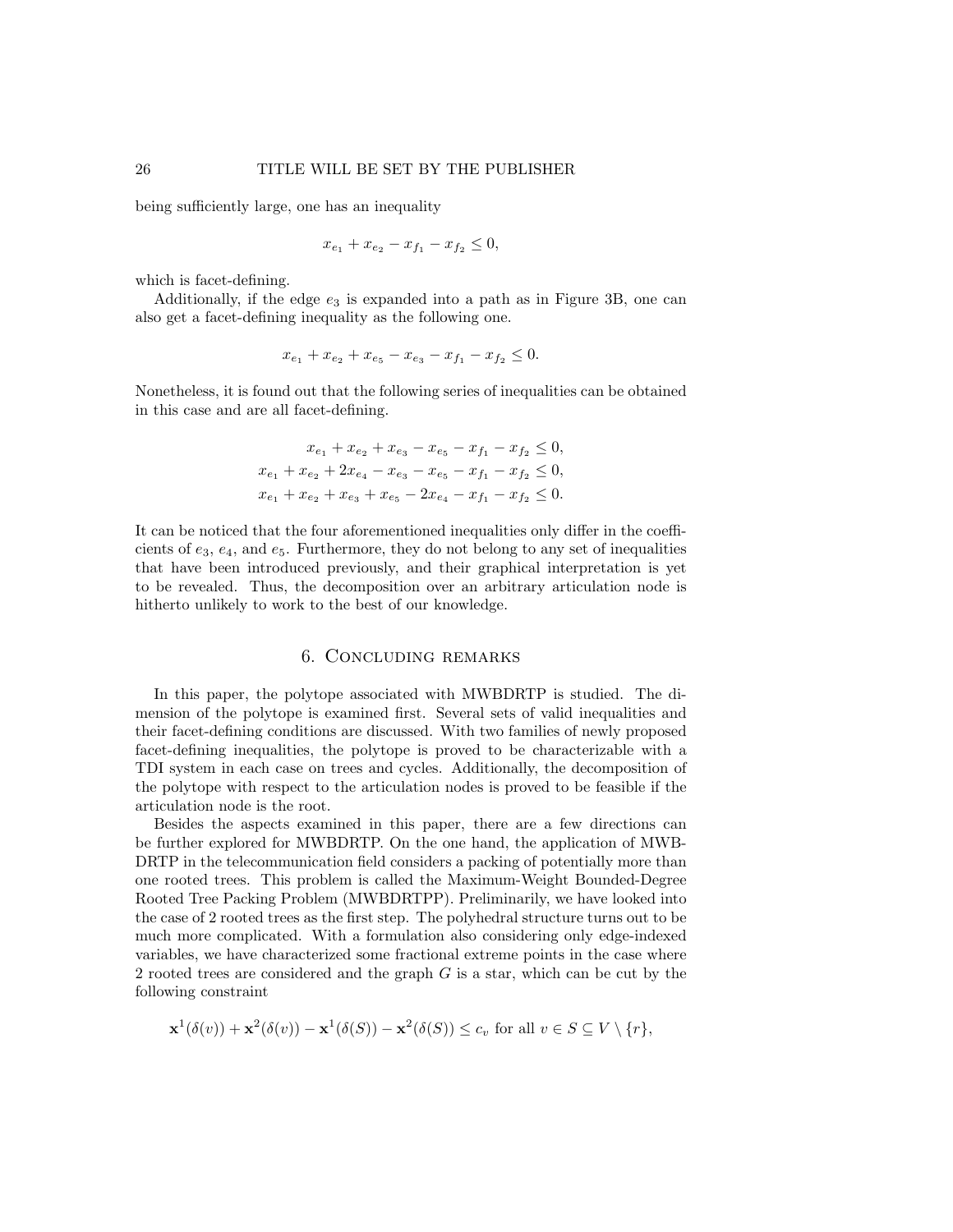where the superscripts correspond to the index of the rooted trees. Nonetheless, considering a packing of 2 rooted trees, a polynomial-time combinatorial algorithm for MWBDRTPP on trees is proposed in the work with [19].

On the other hand, we have also done some computational testing on different formulations for  $\mathcal{B}(G, r, \mathbf{c})$ , in order to see how the new inequalities, presented in this paper and some others introduced in [20], affect the performance of a branch-and-cut algorithm on graphs with different properties. Generally, these new inequalities are able to improve the performance of the branch-and-cut algorithm in terms of gap, number of solved instances and running time, although the improvements vary as the graph property changes (e.g., parse graphs vs dense graphs). Detailed results and discussions can be found in [20] (and in [17] as well).

#### Acknowledgments

We would like to thank the anonymous referees for their helpful comments and suggestions, which help to improve the paper's flow.

## **REFERENCES**

- [1] M. Conforti, G. Cornuéjols, and G. Zambelli, Extended formulations in combinatorial optimization. 4OR-Q J. Oper Res (2010) 1-48.
- [2] J. Chakareski, P. Frossard, H. Kerivin, J. Leblet, and G. Simon, A note on the datadriven capacity of p2p networks. Technical Report EPFL-LTS-2009-008, Ecole Polytechnique ´ Fédérale de Lausanne, Switzerland, 2009.
- [3] G.B. Dantzig, D.R. Fulkerson, and S.M. Johnson, Solution of a large-scale traveling salesman problem, Operations Research 2 (1954) 393-410.
- [4] M. Didi Biha, H. Kerivin, and A.R. Mahjoub, Steiner trees and polyhedra, Discrete Applied Mathematics 112 (2001) 101-120.
- [5] M. Didi Biha, H.L.M. Kerivin, and P.H. Ng., Polyhedral study of the connected sugbraph problem, Discrete Mathematics 338 (2015) 80-92.
- [6] R. Diestel, Graph Theory, Third ed., Springer-Verlag, Berlin Heidelberg, 2006.
- [7] M. Fürer and B. Raghavachari, Approximating the minimum-degree Steiner tree problem to within one of optimal, Journal of Algorithms 17 (1994) 409-423.
- [8] M.R. Garey and D.S. Johnson, Computers and intractability: A guide to the theory of NP-completeness. W.H. Freeman and Company, New York, 1979.
- [9] K. Jain, A factor 2 approxiamtion algorithm for the generalized Steiner network problem, Combinatorica 21 (2001) 39-60.
- [10] H. Kerivin, J. Leblet, G. Simon, and F. Zhou, Maximum bounded rooted-tree packing problem. E-print arXiv:1111.0706, http://arxiv.org/abs/1111.0706, 2011.
- [11] H. Kerivin and A.R. Mahjoub, Design of survivable networks: A survey, Networks 46 (2005) 1-21.
- [12] T. Király, L.C. Lau, and M. Singh, Degree bounded matroids and submodular flows, Combinatorica 32 (2012) 703-720.
- [13] A. Schrijver, Combinatorial Optimization: Polyhedra and Efficiency, Springer-Verlag, Berlin Heidelberg, 2003.
- [14] M. Singh and L. C. Lau, Approximating minimum bounded degree spanning trees to within one of optimal. In Proceedings of the 39th Annual ACM Symposium on Theory of Computing (STOC) (2007) 661-670.